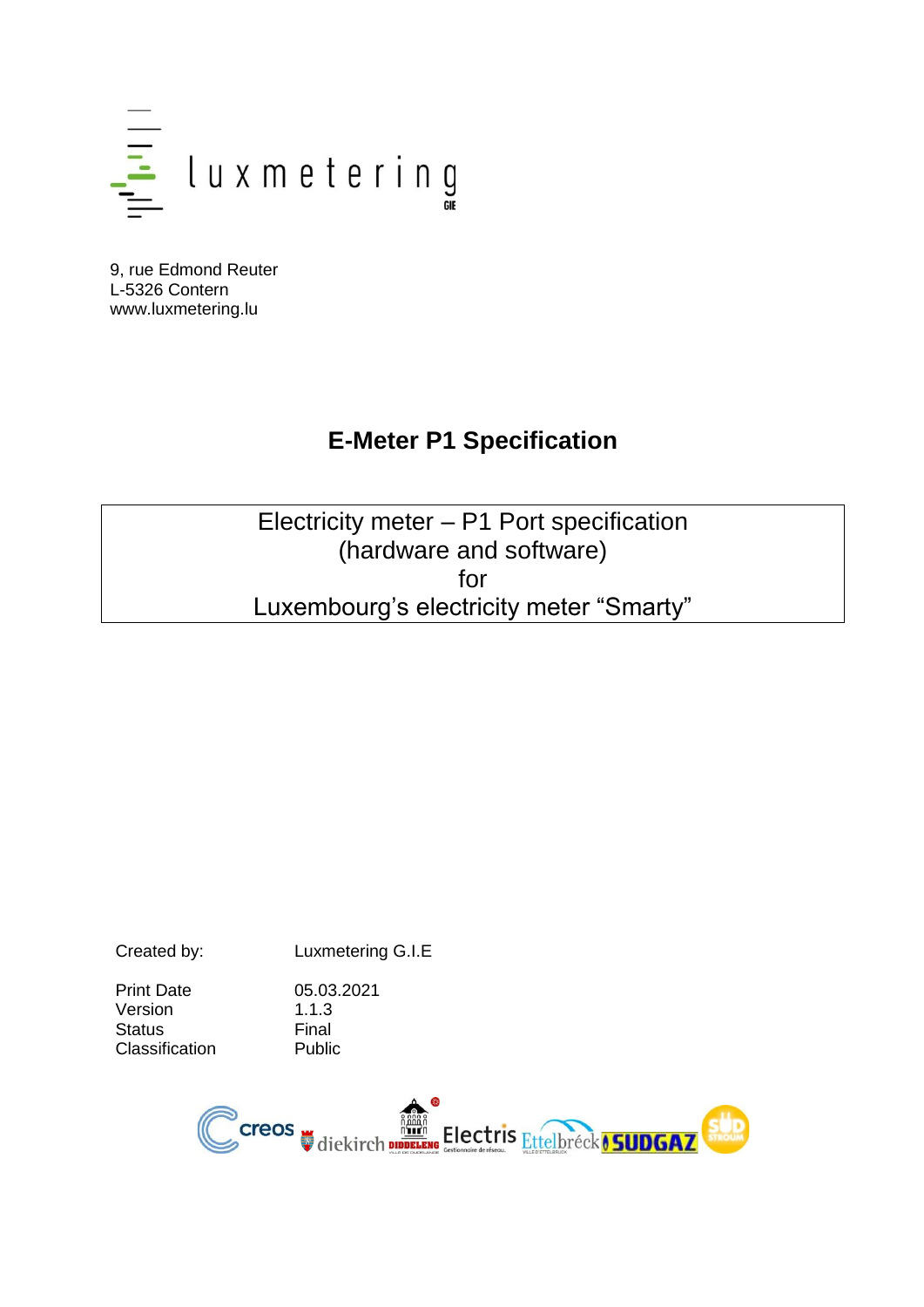

## **Table of Contents**

| $\mathbf{1}$ |                                                         |
|--------------|---------------------------------------------------------|
|              |                                                         |
|              |                                                         |
|              |                                                         |
|              |                                                         |
|              |                                                         |
| 2            |                                                         |
|              |                                                         |
|              |                                                         |
|              |                                                         |
|              |                                                         |
|              |                                                         |
|              |                                                         |
|              |                                                         |
|              | 3.1.6 P1 HW - OSM (Other Service Module) protection  10 |
|              |                                                         |
|              |                                                         |
|              |                                                         |
|              | 3.1.10                                                  |
|              |                                                         |
|              |                                                         |
|              |                                                         |
|              |                                                         |
|              |                                                         |
|              |                                                         |
|              |                                                         |
|              |                                                         |
|              |                                                         |
|              |                                                         |
|              |                                                         |
|              |                                                         |
|              |                                                         |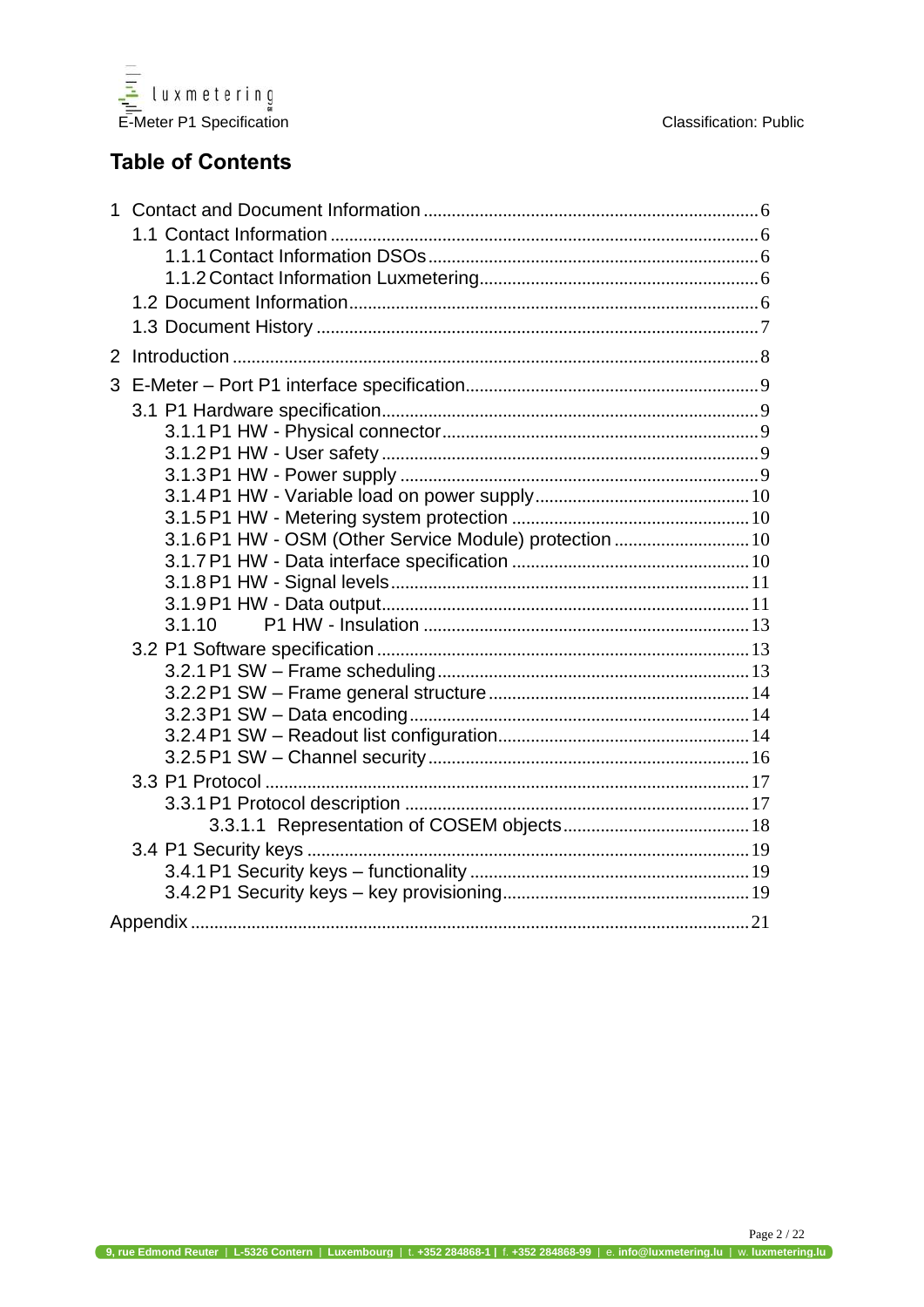

# **List of Figures**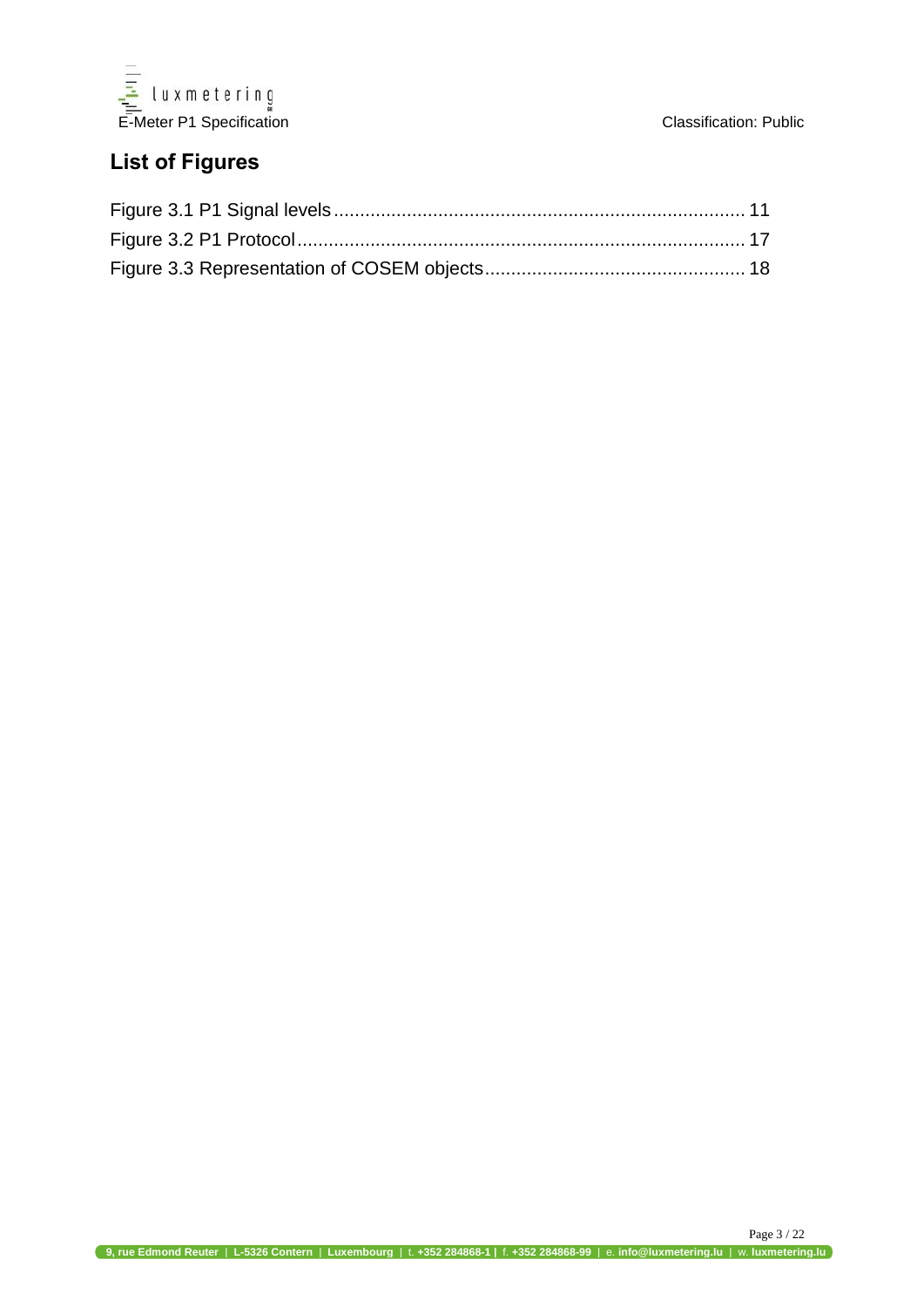

## **List of Tables**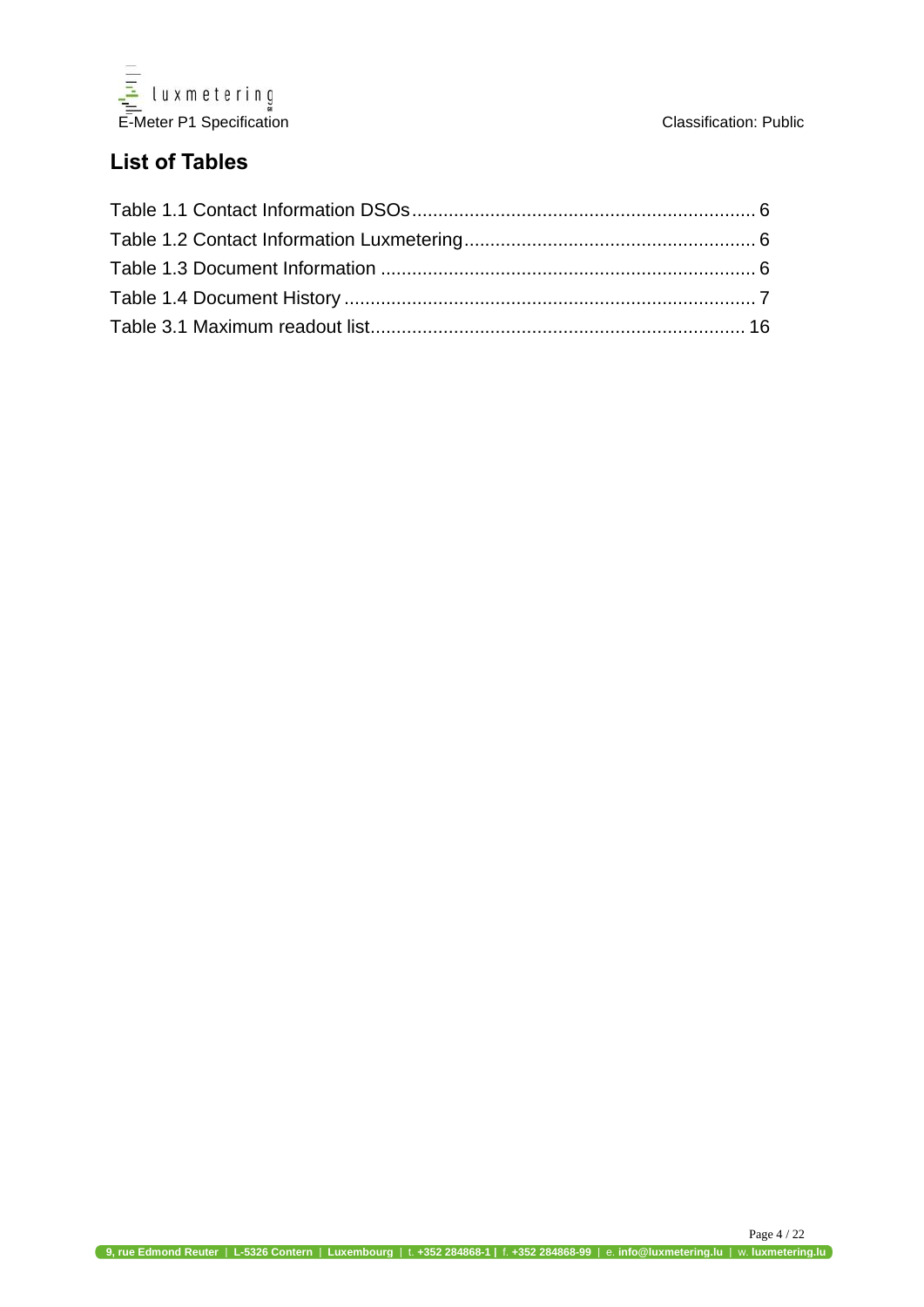

## **List of Abbreviations**

| AAD               | <b>Additional Authenticated Data</b>               |
|-------------------|----------------------------------------------------|
| <b>AES</b>        | <b>Advanced Encryption Standard</b>                |
| <b>CRC</b>        | <b>Cyclic Redundancy Check</b>                     |
| <b>DLMS/COSEM</b> | Device Language Message Specification/             |
|                   | <b>COmpanion Specification for Energy Metering</b> |
| <b>DSMR</b>       | <b>Dutch Smart Metering Specification</b>          |
| E-Meter           | <b>Electricity Meter</b>                           |
| <b>GCM</b>        | <b>Galois Counter Mode</b>                         |
| <b>IDIS</b>       | Interoperable Device Interface Specification       |
| <b>IEC</b>        | <b>International Electrotechnical Commission</b>   |
| M-Bus             | DLMS M-Bus communication (wired, wireless)         |
| <b>OSM</b>        | <b>Other Service Module</b>                        |
|                   |                                                    |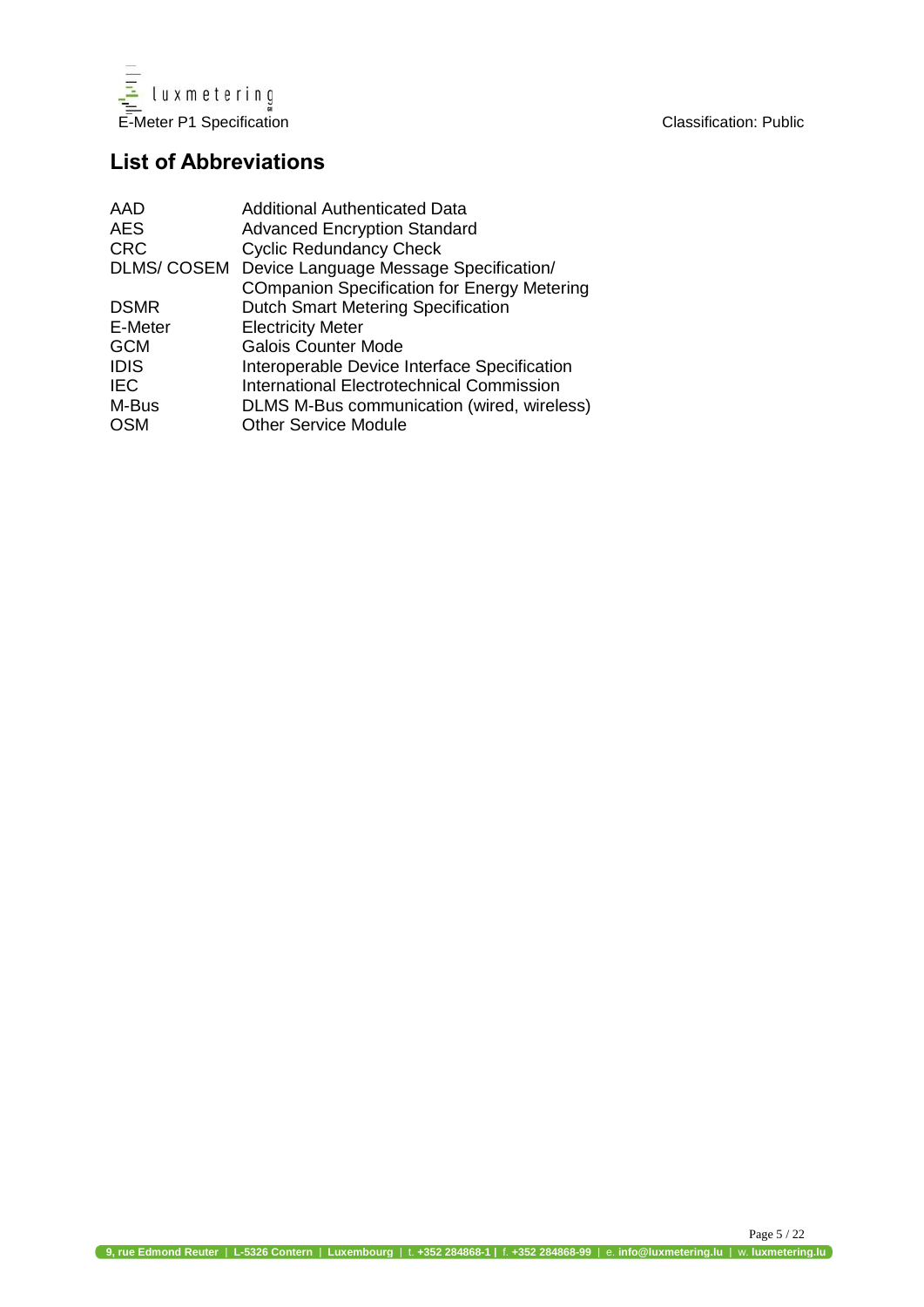

## <span id="page-5-0"></span>**1 Contact and Document Information**

#### <span id="page-5-1"></span>**1.1 Contact Information**

#### <span id="page-5-2"></span>**1.1.1 Contact Information DSOs**

Contact information for P1 key request.

| Company/role      | E-Mail/phone            |  |  |
|-------------------|-------------------------|--|--|
| Creos             | info@creos.net          |  |  |
|                   | 2624 2624               |  |  |
| <b>Diekirch</b>   | smarty@diekirch.lu      |  |  |
|                   | 80 87 80 501            |  |  |
| Dudelange         | smartmeter@dudelange.lu |  |  |
| <b>Electris</b>   | technique@electris.lu   |  |  |
|                   | 32 00 72 33             |  |  |
| <b>Ettelbruck</b> | sive@ettelbruck.lu      |  |  |
| Sudgaz            | distribution@sudgaz.lu  |  |  |
| Sudstroum         | backoffice@sudstroum.lu |  |  |
|                   | 26 78 37 87 686         |  |  |

**Table 1.1 Contact Information DSOs** 

#### <span id="page-5-3"></span>**1.1.2 Contact Information Luxmetering**

| <b>Name</b> | Company/role     | E-Mail/phone                             |
|-------------|------------------|------------------------------------------|
| Info        | Luxmetering/Info | info@luxmetering.lu<br>T (+352) 284868-0 |

**Table 1.2 Contact Information Luxmetering** 

#### <span id="page-5-4"></span>**1.2 Document Information**

| <b>Document Name</b>   | SPEC - E-Meter_P1_specification_20210301.docx |
|------------------------|-----------------------------------------------|
| <b>Author</b>          | Max Wahl                                      |
| Created                | 03.06.2020                                    |
| <b>Status</b>          | Final                                         |
| <b>Classification:</b> | <b>Public</b>                                 |

**Table 1.3 Document Information**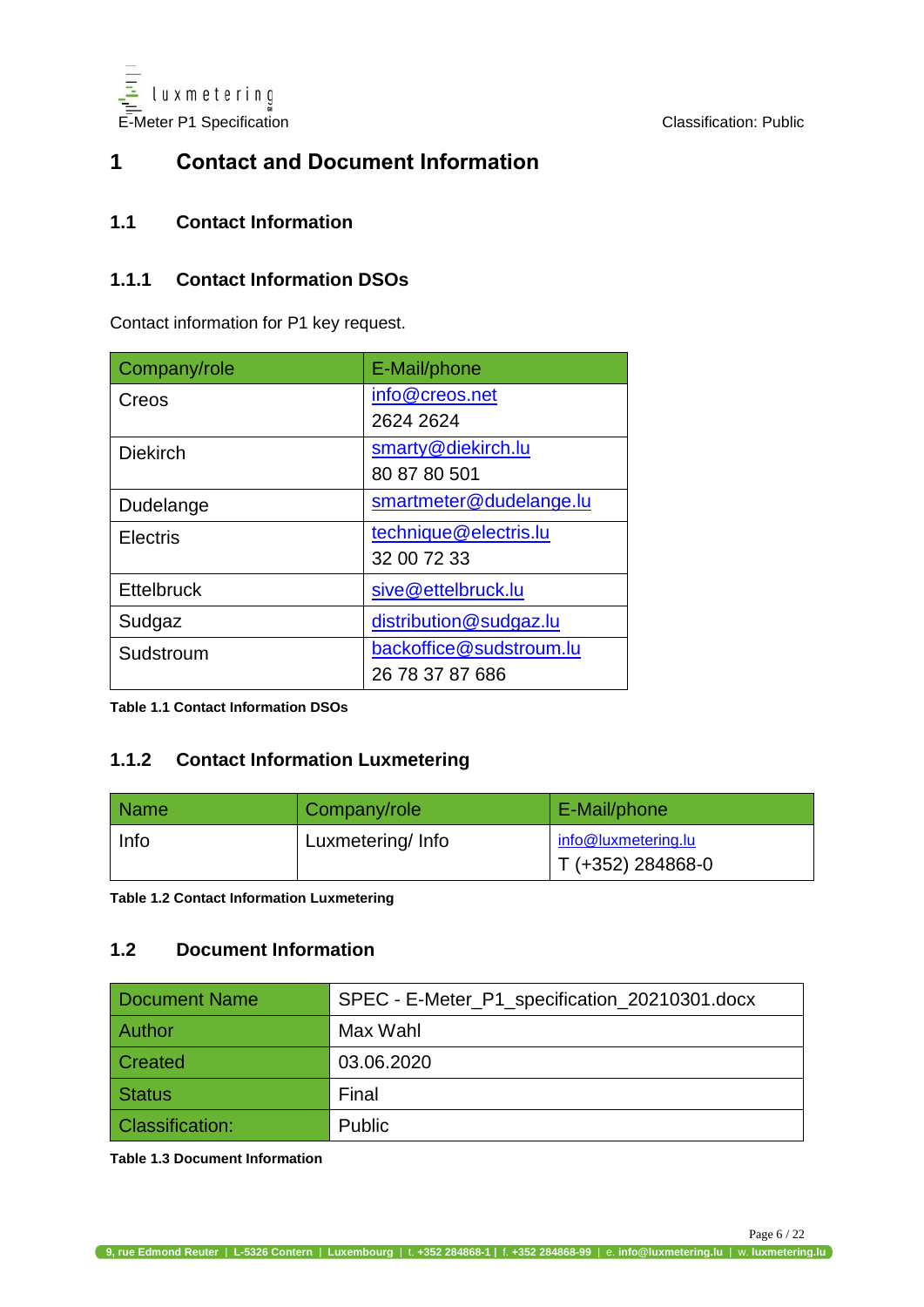

#### <span id="page-6-0"></span>**1.3 Document History**

| Version | Date       | Author                         | Changes                                  |
|---------|------------|--------------------------------|------------------------------------------|
| 1.1     | 03.06.2020 | Max Wahl                       | Content move from version 1.0            |
| 1.1.1   | 06.07.2020 | Dirk Kohn                      | Review and format                        |
| 1.1.1   | 25.11.2020 | Richard-Sebastian Lüt-<br>teke | Content check OK                         |
| 1.1.1   | 21.11.2020 | <b>Britz Marc</b>              | Content check OK                         |
| 1.1.1   | 04.01.2021 | <b>Reckinger Yves</b>          | Content check minor changes              |
| 1.1.2   | 06.01.2021 | Wahl Max                       | Minor content update for M-<br>bus meter |
| 1.1.3   | 01.03.2021 | Wahl Max                       | <b>Update Contact Info</b>               |

**Table 1.4 Document History**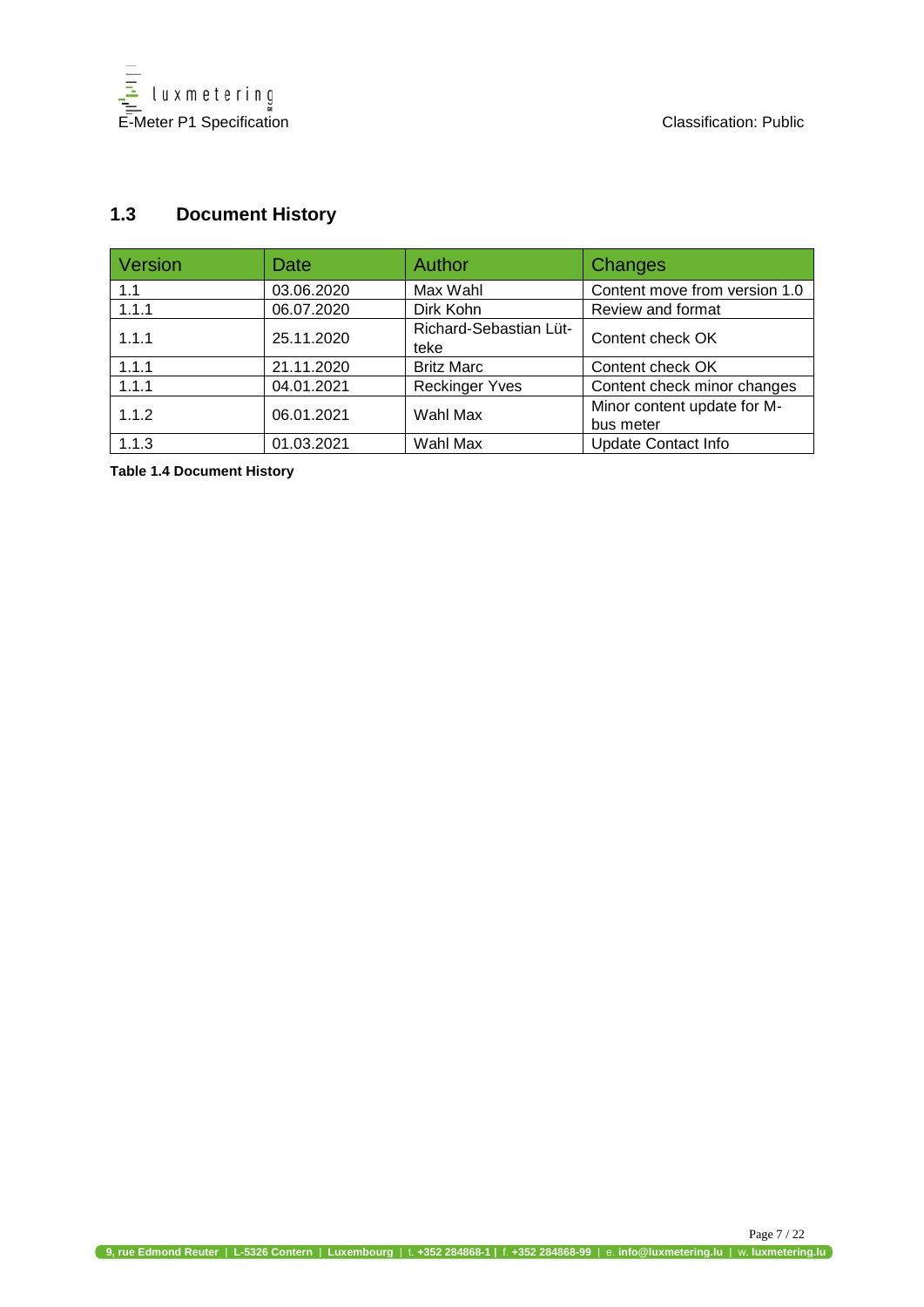

## <span id="page-7-0"></span>**2 Introduction**

The E-Meter P1 port interface is designed for in-house communication, providing real-time data of the connected meters for further individual analyses or treatment or in-Home Display usage.

The details of the P1 interface are included in the not public hardware and software specification documents of the Luxemburgish E-Meter. The goal of this document is to extract the P1 specification for public usage. The P1 port interface specification is mainly based on the "P1 Companion Standard – Dutch Smart Meter requirements version 5.0.2" from Netbeheer Nederland – WG DSMR (2016) ( [https://www.netbeheernederland.nl](https://www.netbeheernederland.nl/)).

The solution used in Luxembourg includes an additional security layer standard that is conform to the IDIS (Interoperable Device Interface Specification) package 2.0, which enables the maintainability of the solution.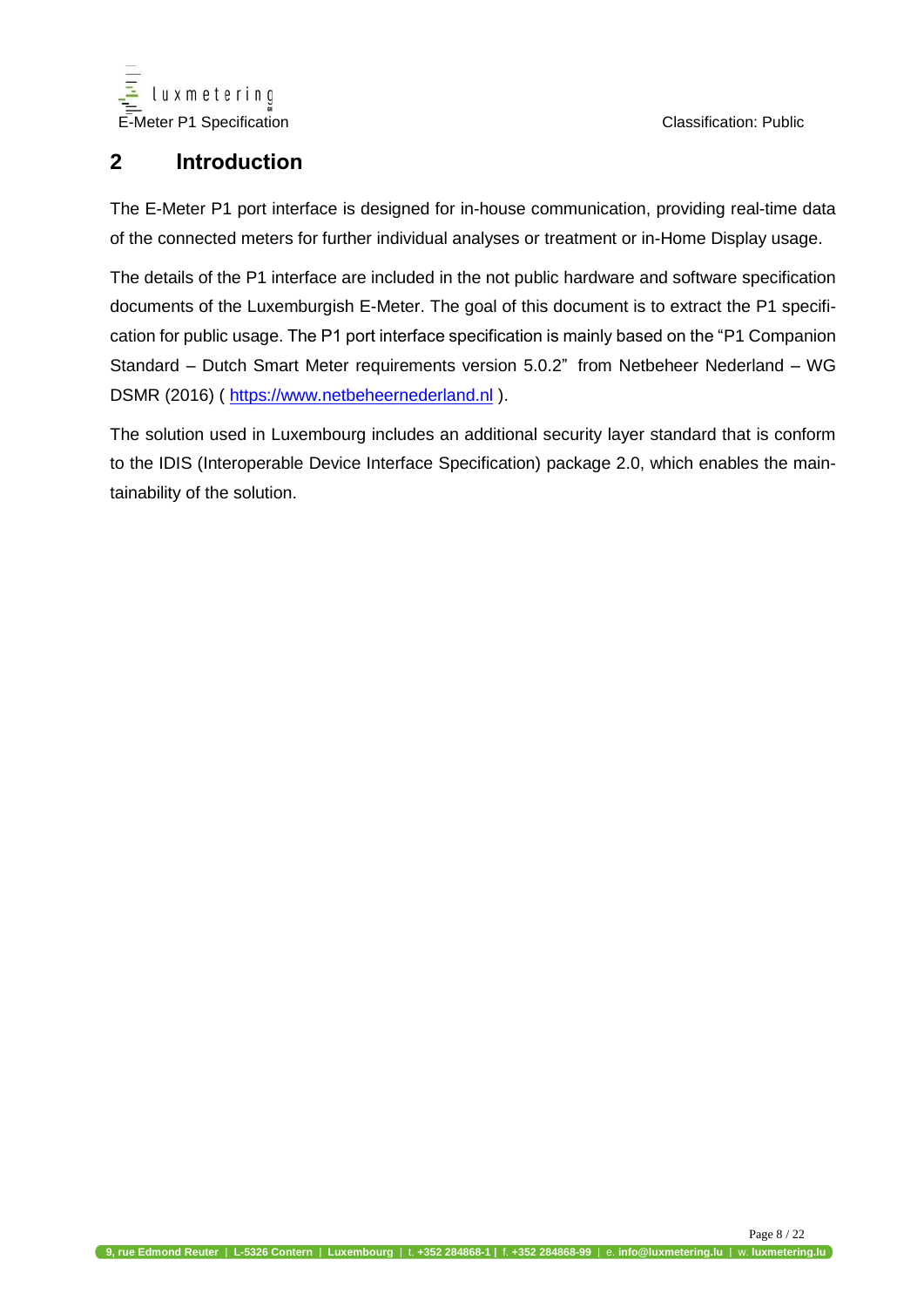

## <span id="page-8-0"></span>**3 E-Meter – Port P1 interface specification**

This chapter covers the hardware specification, software specification, protocol description and P1 security key.

#### <span id="page-8-1"></span>**3.1 P1 Hardware specification**

The hardware specification documentation assigns mostly the topics to the "P1 Companion Standard – Dutch Smart Meter requirements version 5.0.2".

#### <span id="page-8-2"></span>**3.1.1 P1 HW - Physical connector**

The P1 physical connector is described in "P1 Companion Standard – Dutch Smart Meter requirements version 5.0.2" chapter .5.2 Physical Connector<sup>1</sup>

#### <span id="page-8-3"></span>**3.1.2 P1 HW - User safety**

The P1 User safety is described in "P1 Companion Standard – Dutch Smart Meter requirements version 5.0.2" chapter .5.2 User safety with the sub chapter 5.2.1 Installation Category and 5.2.2. Galvanic Isolation. <sup>2</sup>

#### <span id="page-8-4"></span>**3.1.3 P1 HW - Power supply**

The P1 Power supply is described in "P1 Companion Standard – Dutch Smart Meter requirements version 5.0.2" chapter .5.3 Power supply<sup>3</sup>.

The port provides a power supply to the OSM devices, with a nominal voltage  $U_n = 5V$ .

The maximum supplied current is 250mA.

The supplied voltage is  $4.9V \le U_0 \le 5.3V$  for all currents between 0mA and 250mA.

Short circuit protection is triggered for a current  $I_{\text{sc}}$ , such as 260mA  $\leq I_{\text{sc}} \leq 350$ mA.

After short-circuit protection has been triggered, the current is limited to less than 50mA (fold back).

Normal operation is automatically resumed when overload condition is removed.

 $\overline{a}$ <sup>1</sup> Netbeheer Nederland – WG DSMR (2016), p. 6

<sup>2</sup> Netbeheer Nederland – WG DSMR (2016), p. 6-7

<sup>3</sup> Netbeheer Nederland – WG DSMR (2016), p. 8-10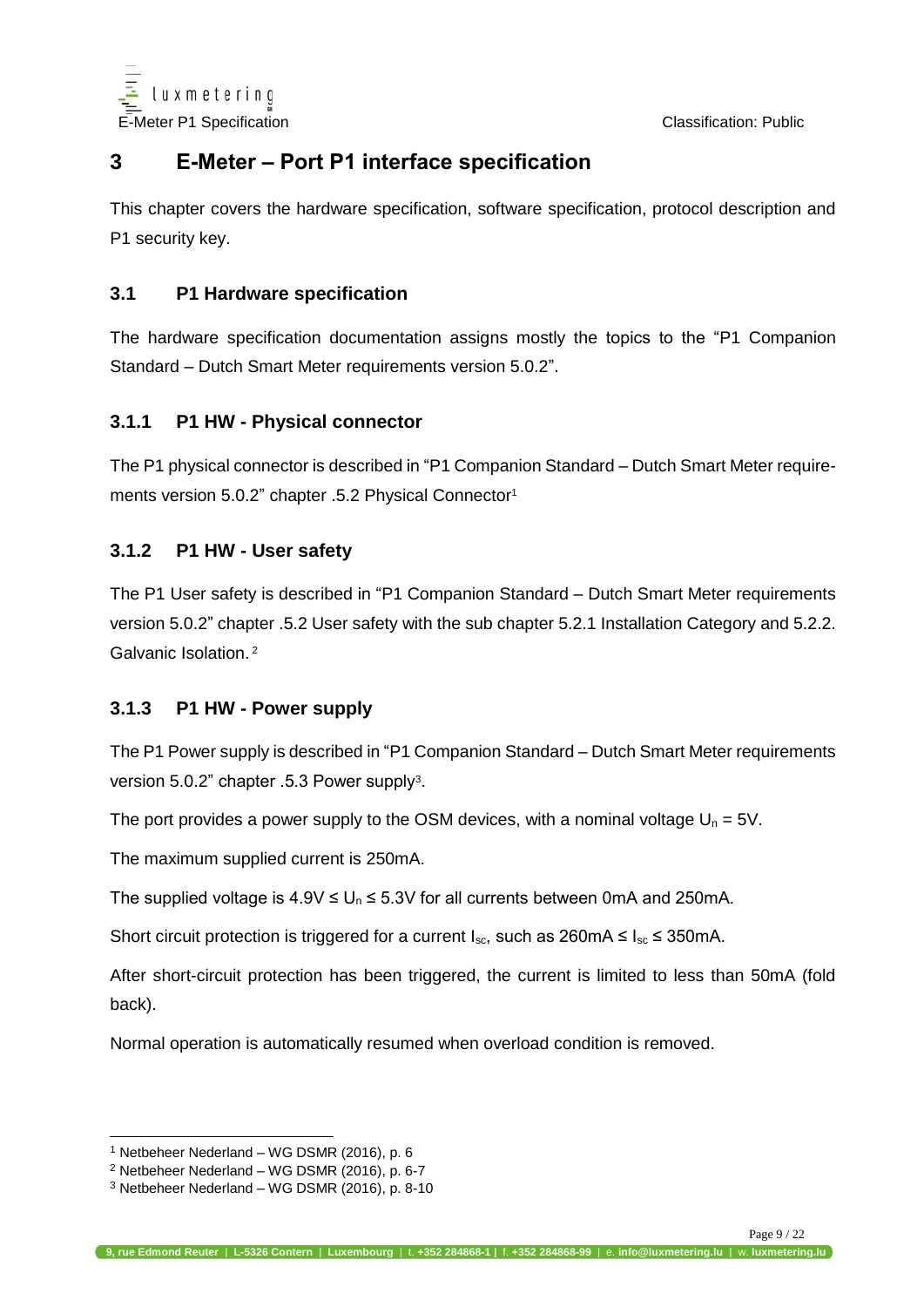

#### <span id="page-9-0"></span>**3.1.4 P1 HW - Variable load on power supply**

The P1 Variable load on power supply is described in "P1 Companion Standard – Dutch Smart Meter requirements version 5.0.2" chapter .5.4 Variable load on power supply<sup>4</sup> .

#### <span id="page-9-1"></span>**3.1.5 P1 HW - Metering system protection**

The P1 Metering system protection is described in "P1 Companion Standard – Dutch Smart Meter requirements version 5.0.2" chapter .5.5 Metering system protection<sup>5</sup>.

#### <span id="page-9-2"></span>**3.1.6 P1 HW - OSM (Other Service Module) protection**

The P1 OSM protection is described in "P1 Companion Standard – Dutch Smart Meter requirements version 5.0.2" chapter .5.6 P1 OSM protection Metering system protection.

"To protect the OSM device (connect via P1 port) from an overvoltage caused by a failure at Metering System side, an OVP (Overvoltage Protection) mechanism should be implemented, which will limit the voltage to less than 15V.

Note:

 $\overline{a}$ 

The above requirement is only applicable for the "+5V" line, as the other lines (Data Request and Data) cannot be physically influenced by the Metering System due the use of opto-coupler."<sup>6</sup>

#### <span id="page-9-3"></span>**3.1.7 P1 HW - Data interface specification**

The P1 Data interface specification is described in "P1 Companion Standard – Dutch Smart Meter requirements version 5.0.2" chapter .5.7 Data interface specification with the sub chapter 5.7.1 "Data Request" line specification and 5.2.2. "Data" line specification. <sup>7</sup>

<sup>4</sup> Netbeheer Nederland – WG DSMR (2016), p. 10

<sup>5</sup> Netbeheer Nederland – WG DSMR (2016), p. 11-12

<sup>6</sup> Netbeheer Nederland – WG DSMR (2016), p. 12

 $7$  Netbeheer Nederland – WG DSMR (2016), p. 12-13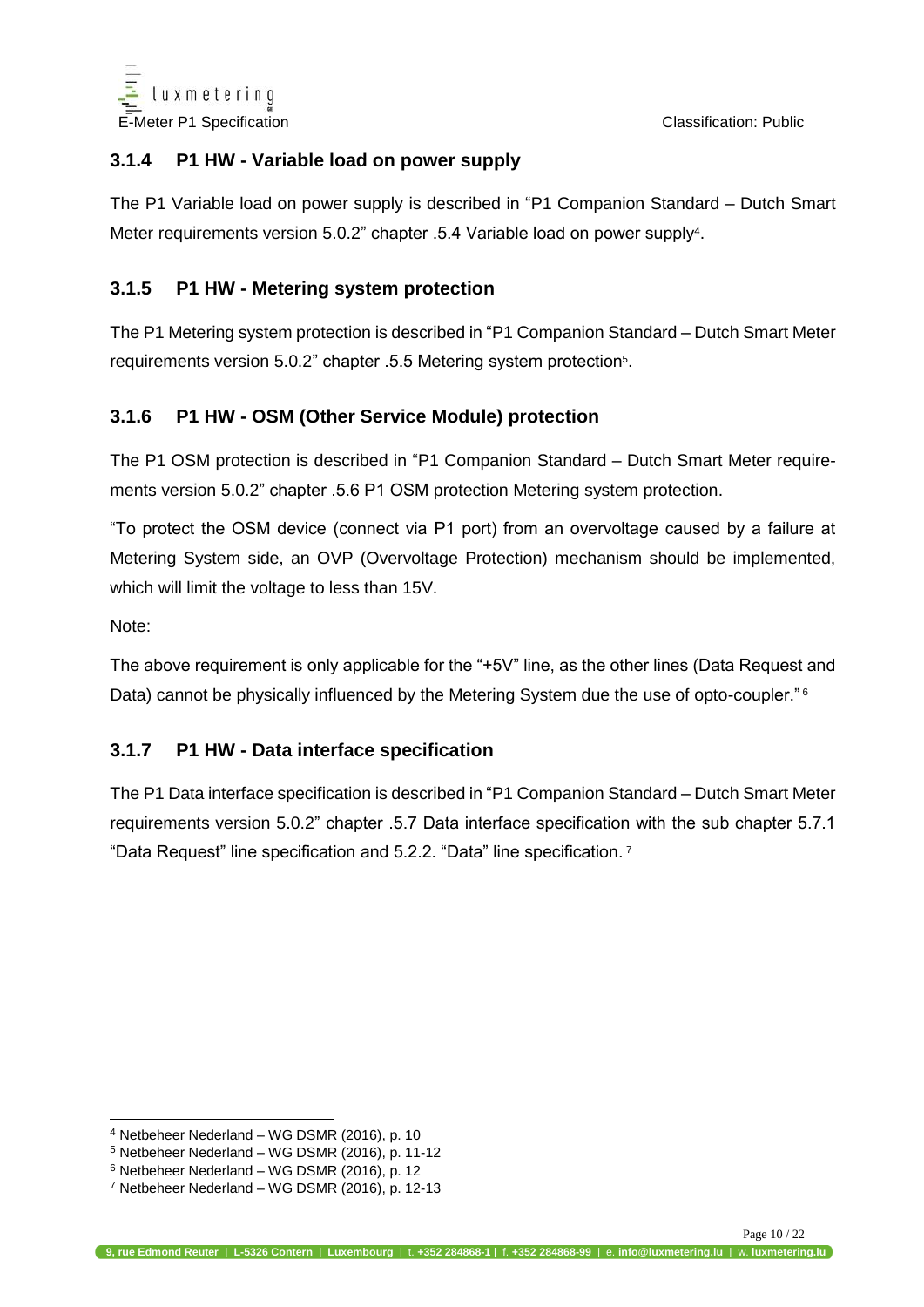

### <span id="page-10-0"></span>**3.1.8 P1 HW - Signal levels**

|                          |                                               |                          | <b>Requirement for the Meter</b> |            | <b>Requirement for OSM</b> |                |            |              |
|--------------------------|-----------------------------------------------|--------------------------|----------------------------------|------------|----------------------------|----------------|------------|--------------|
| <b>Symbol</b>            | <b>Description</b>                            | <b>Min</b>               | <b>Typical</b>                   | <b>Max</b> | <b>Min</b>                 | <b>Typical</b> | <b>Max</b> | <b>Units</b> |
| $U_{DR_1}$               | "Data request" line - HIGH<br>level           |                          |                                  | 5,5        | 4,0                        | 5,0            | 5,5        | $\vee$       |
| $I_{DR\_1}$              | "Data request" line current                   | $\overline{\phantom{0}}$ | 5                                | 10         | 4                          | 5              | 10         | mA           |
| $U_{D_0}$                | "Data" line - LOW level                       | 0                        | 0,2                              | 1          | 0                          | 0,2            | 1          | V            |
| $U_{D_1}$                | "Data" line - HIGH level                      | $\overline{\phantom{0}}$ | 5,0                              |            |                            | 5,0            |            | $\vee$       |
| $I_{D_0}$ MAX            | "Data" line max current                       | -                        | $\overline{\phantom{0}}$         | 30         | -                          | $\blacksquare$ | 5          | mA           |
| $U_L$                    | "+5V" power supply - voltage                  | 4,9                      | 5                                | 5,5        | 4,9                        | 5              | 5,5        | V            |
| $U_{\text{RIPPLE\_MAX}}$ | "+5V" line maximum ripple<br>voltage          | -                        |                                  | 100        | $\blacksquare$             |                | 100        | mV           |
| $U_{\text{NOISE\_MAX}}$  | "+5V" line- maximum noise                     | ۰                        |                                  | 50         | ۰                          | ۰              | 100        | mV           |
| <b>V<sub>OVP</sub></b>   | OVP level ("+5V" and "Data<br>request" lines) | 5,8                      | 5,9                              | 15         | -                          |                |            | $\vee$       |
| I <sub>L_CONT</sub>      | "+5V" maximum continuous<br>current           | 250                      |                                  | 260        |                            |                | 250        | mA           |
| $I_{L_MAX}$              | "+5V" line overload protection<br>trigger     | 260                      |                                  | 300        | $\blacksquare$             |                |            | mA           |
| $I_{SC}$                 | "+5V" line Short Circuit cur-<br>rent         |                          |                                  | 50         | $\blacksquare$             |                |            | mA           |

Logical levels are specified as follows:

SPACE "0" usually > 4V MARK "1" as < 1 V

<span id="page-10-2"></span>**Figure 3.1 P1 Signal levels<sup>8</sup>**

#### <span id="page-10-1"></span>**3.1.9 P1 HW - Data output**

The data output is open collector or open drain. The typical load is a 1k pull-up to 5V.

The data output can sink a current up to 30mA with Vol  $\leq 1$ V.

The maximum data rate is 115200 bds.

Data will be output on data output line when the data request line is "true":

True level is  $\geq 4V$ . (Typical level = 5V)

False level is ≤ 1V

 $\overline{a}$ 

The data request line input current will be not more than 10mA for voltage up to 5V

The P1 port is protected against over voltage signals:

<sup>8</sup> Netbeheer Nederland – WG DSMR (2016), p. 14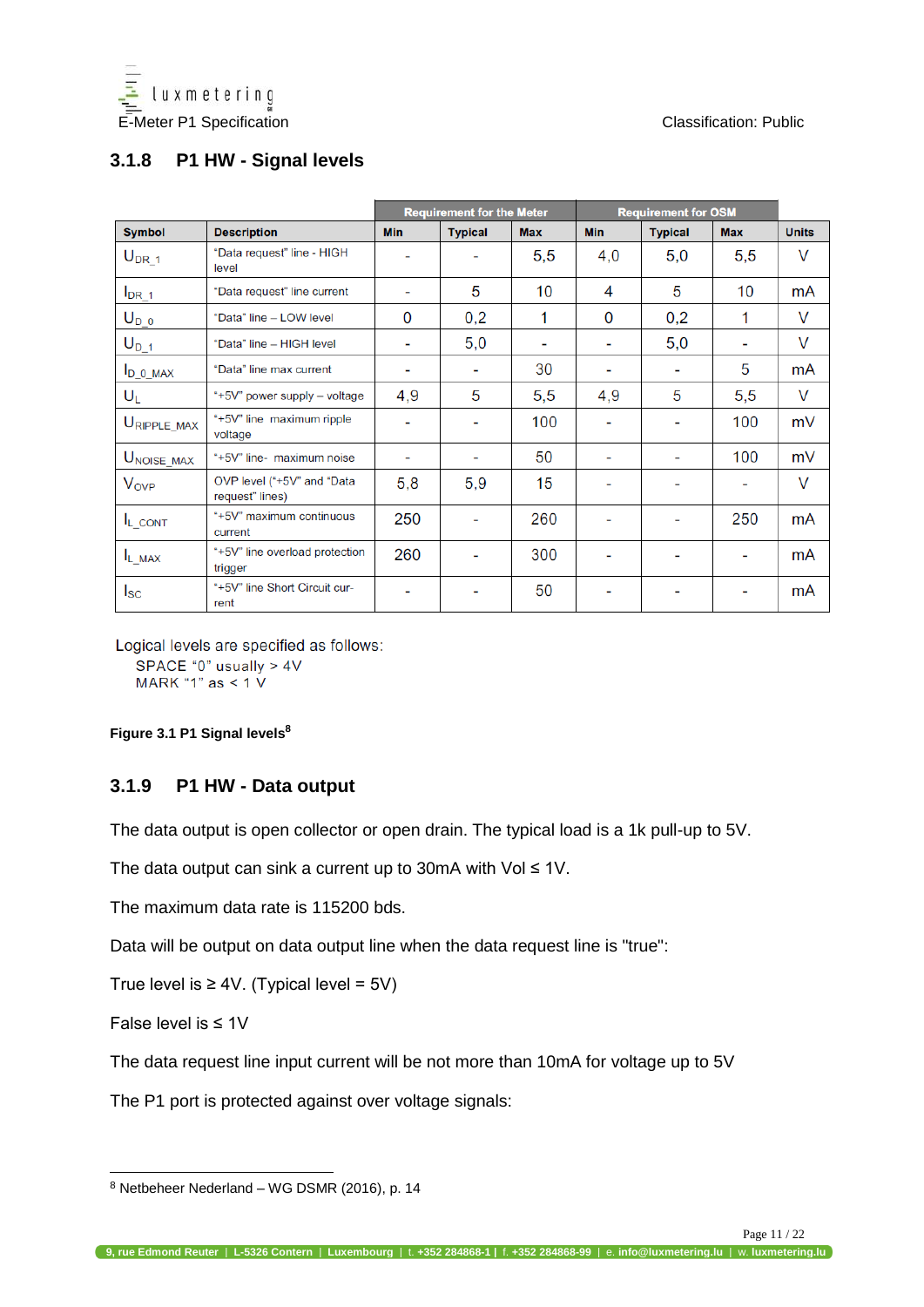

Power supply, data out and data request lines can withstand over voltage up to +/-12V with respect to port GND, with a maximum current of +/-250mA

All port lines are protected against electrostatic discharges compliant with IEC 61000 Part 4-2 Human Body Model.

The P1 port connector is RJ12 female socket. Pin assignment follows the DSMR v5.0 requirement.

#### **3.1.10 P1 HW – Pin layout**

The P1 port connector type is RJ12. The Metering System holds a female connector; the

OSM (Other Service Module) connects via standard RJ12 male plug.





| <b>PIN</b>     | Signal           | <b>Description</b>     |
|----------------|------------------|------------------------|
| 1              | $+5V$            | +5V power supply       |
| $\overline{2}$ | Data Request     | Input                  |
| 3              | Data GND         | Data ground            |
| 4              | n.c              | Not connected          |
| 5              | Data             | Output, open collector |
| 6              | <b>Power GND</b> | Power ground           |

**Figure 3 Pin Layout**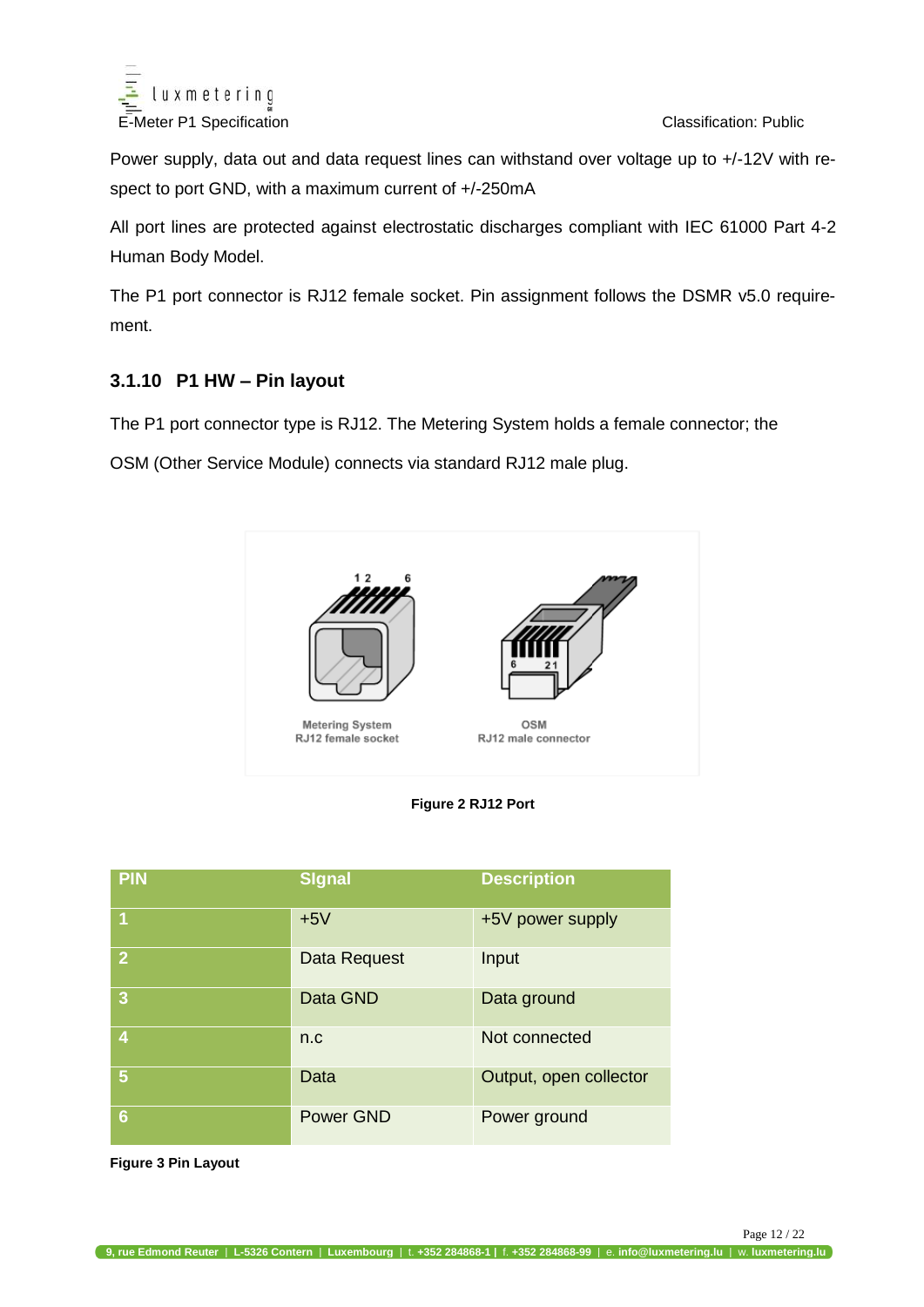

#### <span id="page-12-0"></span>**3.1.11 P1 HW - Insulation**

P1 port is insulated from mains network in compliance with BS EN 50470-1 - Electricity metering equipment (a.c.). General requirements, tests and test conditions. Metering equipment (class indexes A, B and C) standardº. See chapter Safety constraints:

- The level of the rated impulse voltage is 6kV.
- The level of the AC voltage test is 4kVrms.

#### <span id="page-12-1"></span>**3.2 P1 Software specification**

Since the meter display capability is limited, a separate physical port is dedicated to customer information. An additional device can be plugged in this port to receive customer information and display it in another way.

The In-Home Display communication protocol should comply with Dutch Smart Meter Requirements v5.0.2 Final P1. <sup>10</sup>

Two signals are available on this interface:

- Request signal, which is a digital input for the meter
- Data signal, which is the output for the meter

The meter is constantly monitoring the Request line. It is said to be active when the level of the signal is LOW.

Data sent by the meter on the Data signal is transmitted as UART data with a baud rate fixed to 115200, 8 data bits, no parity bit and 1 stop bit.

#### <span id="page-12-2"></span>**3.2.1 P1 SW – Frame scheduling**

As long as the Request signal is active, the meter sends frames periodically on the Data signal.

The periodicity is fixed to 10 seconds; the first frame being output at most 1 second following the activation of the Request signal.

The time required to send a frame cannot exceed 8 seconds.

The meter stops sending frames as soon as the Request signal becomes inactive.

 $\overline{a}$ 

 $9$  EN 50470-1 (2006) – chapter safety constraints

<sup>10</sup> Netbeheer Nederland – WG DSMR (2016)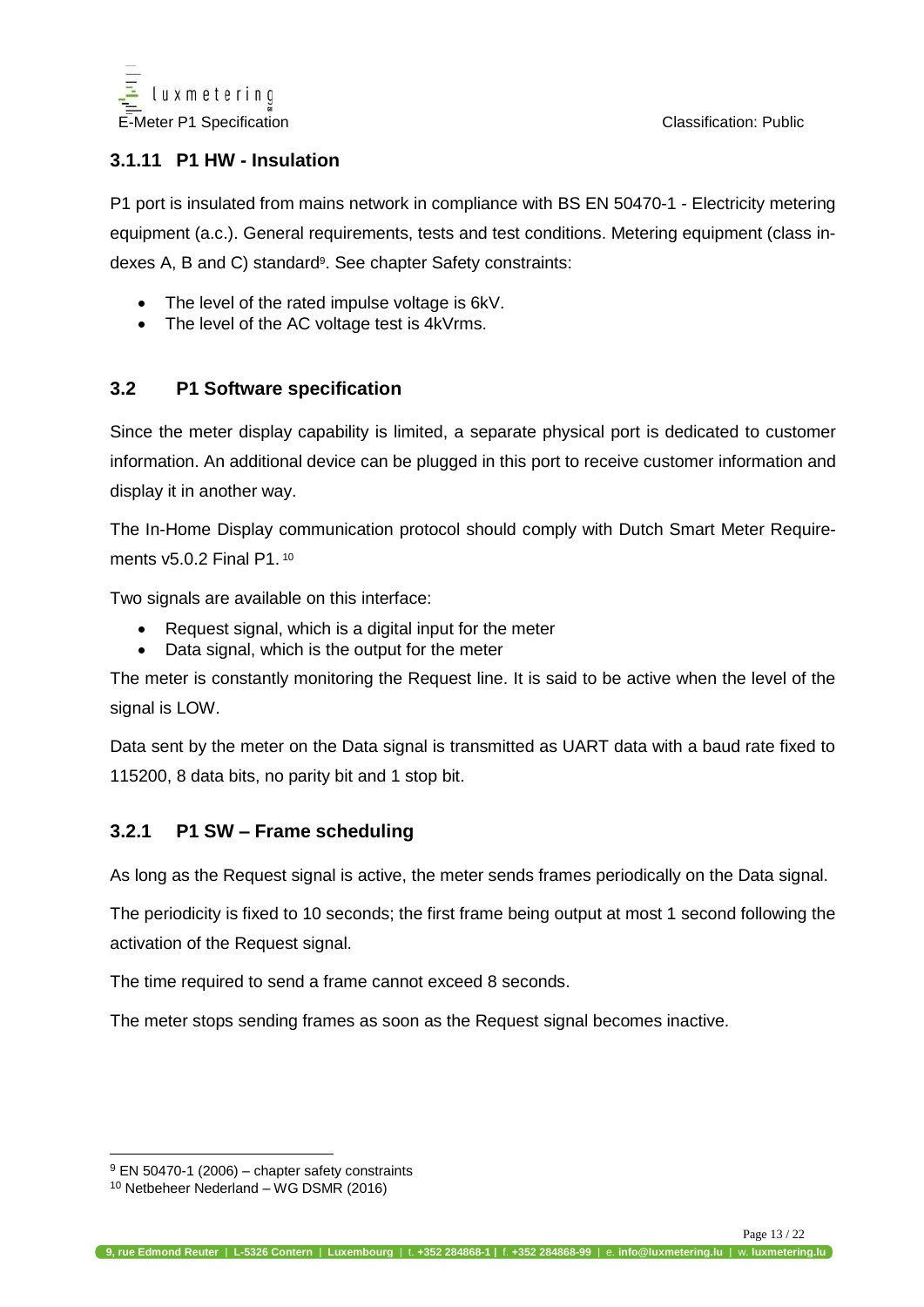

#### <span id="page-13-0"></span>**3.2.2 P1 SW – Frame general structure**

A P1 frame is a multiline block of printable text, with CR-LF line terminations.

The first line contains a slash "/" followed by the manufacturer FLAG id (three letters code), the character "5", and then a manufacturer-specific identifier of the meter type.

The second line is an empty line.

The subsequent lines are the encoded representations of the COSEM objects selected in the P1 readout list.

The last line contains an exclamation mark "!" followed by the IBM CRC16 (polynomial 0x8005, initial value 0, no final XOR value) of the whole frame including the "!", represented in hexadecimal form MSB first.

#### <span id="page-13-1"></span>**3.2.3 P1 SW – Data encoding**

Each data line starts with the OBIS code of the represented object, excluding the F group.

The encoding of the value depends on its A-XDR type. It is always represented as one or several strings contained in brackets "()".

The length of the stream is variable and is indicated with an "extra byte". For more information, please refer to the IEC 61334-6 standard (IEC 61334, known as Distribution automation using distribution line carrier systems, is a standard for low-speed reliable power line communications by electricity meters, water meters and SCADA.) of the DLMS specification

Please refer to P1 specification for the complete list of type representation.

#### <span id="page-13-2"></span>**3.2.4 P1 SW – Readout list configuration**

The P1 readout list is stored in the attribute 3 of a Profile Generic object (class 7).

The other attributes and methods of this object cannot be accessed by DLMS clients.

The capture\_object must contain the DSMR P1 version as first element.

The P1-port streams by default only the e-meter data. For M-Bus (water, gas and heat) meters, the e-meter needs to be configured. In this case the client must ask the DSO to configure the emeter.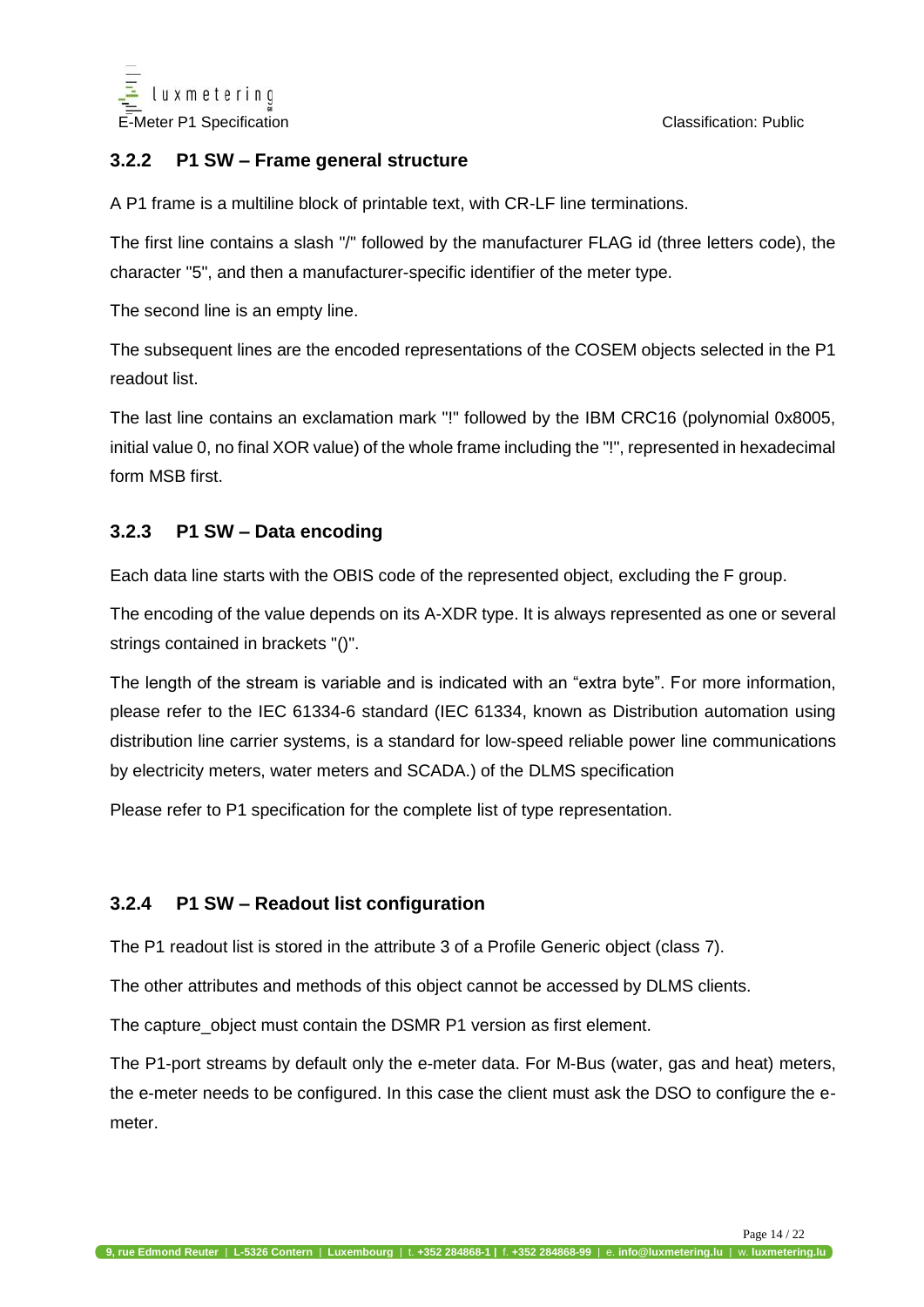

If objects related to an MBUS channel are selected, the device-type of this channel must be present and be precede any other object from this channel, including the long message.

This requirement is here to be sure that the IHD knows the type of energy before processing the data.

The maximum readout list is given in the following table:

| Value                                                                   | OBIS reference  | attribute               | <b>class</b> | format                         | lunit             | default list       |
|-------------------------------------------------------------------------|-----------------|-------------------------|--------------|--------------------------------|-------------------|--------------------|
| <b>Header Information</b>                                               |                 | $\blacksquare$          | $\sim$       | Manufacturer-specific          | $\sim$            | x                  |
| <b>Version for P1 output</b>                                            | 1-3:0.2.8.255   | 2                       | 1            | S <sub>2</sub>                 | $\blacksquare$    | x                  |
| current date-time                                                       | $0-0:1.0.0.255$ | $\overline{2}$          | 8            | <b>TST</b>                     |                   | X                  |
| Logical device name                                                     | 0-0:42.0.0.255  | $\overline{\mathbf{c}}$ | 1            | S32                            |                   | x                  |
| Total imported energy register (P+)                                     | 1-0:1.8.0.255   | $\overline{2}$          | 3            | F9(3,3)                        | kWh               | X                  |
| Total exported energy register (P-)                                     | 1-0:2.8.0.255   | 2                       | 3            | F9(3,3)                        | <b>kWh</b>        | x                  |
| Total imported energy register (Q+)                                     | 1-0:3.8.0.255   | 2                       | 3            | F9(3,3)                        | kvarh             | x                  |
| Total exported energy register (Q-)                                     | 1-0:4.8.0.255   | $\overline{2}$          | 3            | F9(3,3)                        | kvarh             | x                  |
| Instantaneous imported active power (P+)                                | 1-0:1.7.0.255   | 2                       | 3            | F5(3,3)                        | kW                | x                  |
| Instantaneous exported active power (P-)                                | 1-0:2.7.0.255   | $\overline{2}$          | 3            | F5(3,3)                        | kW                | x                  |
| Instantaneous imported reactive power 1-0:3.7.0.255<br>$(Q+)$           |                 | 2                       | 3            | F5(3,3)                        | kvar              | x                  |
| Instantaneous exported reactive power 1-0:4.7.0.255<br>(Q-)             |                 | $\overline{2}$          | 3            | $\overline{F}5(3,3)$           | kvar              | x                  |
| <b>Active threshold (SMAX)</b>                                          | 0-0:17.0.0.255  | 3                       | 71           | F4(1,1)                        | kVA               | x                  |
| Threshold for maximum imported and ex- 1-1:34.4.0.255<br>ported current |                 | $\overline{2}$          | 21           | F3(0,0),<br>$F3(0,0)$ , signed | A                 | x                  |
| Instantaneous imported apparent power 1-0:9.7.0.255<br>$(S+)$           |                 | $\overline{2}$          | 3            | F5(3,3)                        | kVA               | x                  |
| Instantaneous exported apparent power 1-0:10.7.0.255<br>$(S+)$          |                 | 2                       | 3            | F5(3,3)                        | kVA               | x                  |
| <b>Breaker control state</b>                                            | 0-0.96.3.10.255 | 3                       | 70           | $\mathsf{I}$                   | $\blacksquare$    | x                  |
| <b>Relay 1 control state</b>                                            | 0-1:96.3.10.255 | 3                       | 70           | $\overline{11}$                |                   | X                  |
| <b>Relay 2 control state</b>                                            | 0-2:96.3.10.255 | 3                       | 70           | 11                             | $\blacksquare$    | X                  |
| <b>Number of power failures</b>                                         | 0-0.96.7.21.255 | 2                       | 1            | F5(0,0)                        | $\blacksquare$    | x                  |
| Number of voltage sags L1                                               | 0-0:32.32.0.255 | 2                       | 1            | F5(0,0)                        | $\blacksquare$    | x                  |
| <b>Number of voltage sags L2</b>                                        | 0-0:52.32.0.255 | 2                       | 1            | F5(0,0)                        | $\blacksquare$    | x                  |
| <b>Number of voltage sags L3</b>                                        | 0-0:72.32.0.255 | 2                       | 1            | F5(0,0)                        |                   | x                  |
| <b>Number of voltage swells L1</b>                                      | 0-0:32.36.0.255 | 2                       | 1            | $\overline{F5(0,0)}$           | $\blacksquare$    | x                  |
| Number of voltage swells L2                                             | 0-0:52.36.0.255 | 2                       | 1            | F5(0,0)                        | $\blacksquare$    | x                  |
| Number of voltage swells L3                                             | 0-0:72.36.0.255 | 2                       | 1            | F5(0,0)                        | $\blacksquare$    | x                  |
| Long message E-meter                                                    | 0-0:96.13.0.255 | 2                       | 1            | $Sn(n=02048)$                  | $\blacksquare$    | X                  |
| Long message channel x                                                  | 0-0:96.13.x.255 | $\overline{2}$          | 1            | $Sn(n=02048)$                  | $\blacksquare$    | x                  |
| Instantaneous voltage L1                                                | 1-0:32.7.0.255  | $\overline{2}$          | 3            | F4(1,1)                        | $\vee$            | $\pmb{\mathsf{x}}$ |
| Instantaneous voltage L2                                                | 1-0:52.7.0.255  | 2                       | 3            | $\overline{F}$ 4(1,1)          | V                 | x                  |
| Instantaneous voltage L3                                                | 1-0:72.7.0.255  | 2                       | 3            | $\overline{F4(1,1)}$           | $\overline{\vee}$ | X                  |
| <b>Instantaneous current L1</b>                                         | 1-0:31.7.0.255  | 2                       | 3            | F3(0,0)                        | А                 | x                  |
| <b>Instantaneous current L2</b>                                         | 1-0:51.7.0.255  | 2                       | 3            | F3(0,0)                        | Α                 | X                  |
| <b>Instantaneous current L3</b>                                         | 1-0:71.7.0.255  | $\overline{2}$          | 3            | $\overline{F}3(0,0)$           | Α                 | X                  |
| Instantaneous active power (P+) L1                                      | 1-0:21.7.0.255  | 2                       | 3            | F5(3,3)                        | kW                | X                  |
| Instantaneous active power (P+) L2                                      | 1-0:41.7.0.255  | $\overline{2}$          | 3            | F5(3,3)                        | kW                | X                  |
| Instantaneous active power (P+) L3                                      | 1-0:61.7.0.255  | $\overline{c}$          | 3            | F5(3,3)                        | kW                | x                  |
| Instantaneous active power (P-) L1                                      | 1-0:22.7.0.255  | $\overline{2}$          | 3            | F5(3,3)                        | kW                | x                  |
| Instantaneous active power (P-) L2                                      | 1-0:42.7.0.255  | $\overline{2}$          | 3            | F5(3,3)                        | kW                | x                  |
| Instantaneous active power (P-) L3                                      | 1-0:62.7.0.255  | $\overline{2}$          | 3            | F5(3,3)                        | kW                | X                  |
| Instantaneous reactive power (Q+) L1                                    | 1-0:23.7.0.255  | $\overline{a}$          | 3            | F5(3,3)                        | Kvar              | x                  |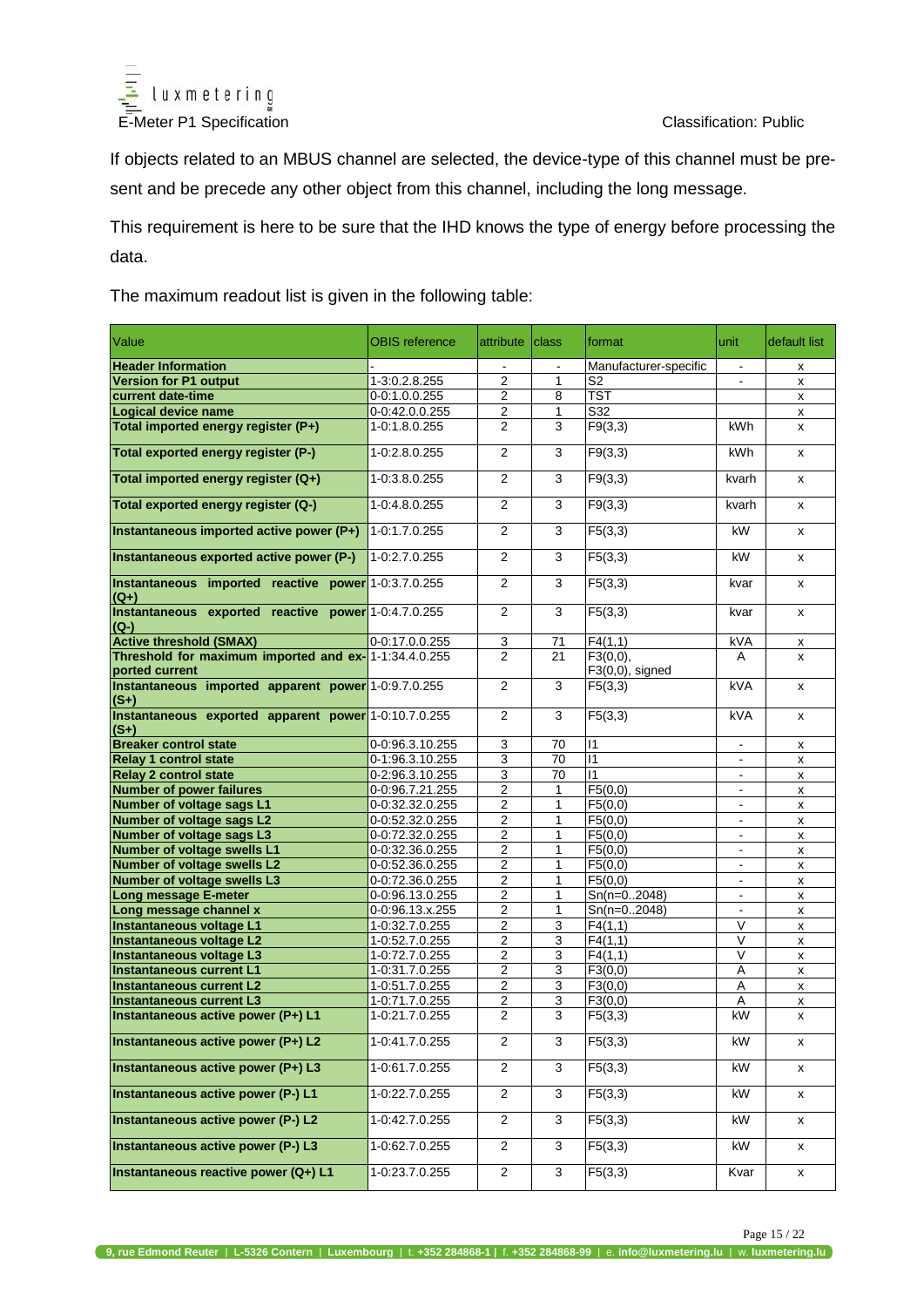

| Instantaneous reactive power (Q+) L2  | 1-0:43.7.0.255   | 2              | 3  | F5(3,3)            | Kvar           | x |
|---------------------------------------|------------------|----------------|----|--------------------|----------------|---|
| Instantaneous reactive power (Q+) L3  | 1-0:63.7.0.255   | $\overline{2}$ | 3  | F5(3,3)            | Kvar           | x |
| Instantaneous reactive power (Q-) L1  | 1-0:24.7.0.255   | 2              | 3  | F5(3,3)            | Kvar           | x |
| Instantaneous reactive power (Q-) L2  | 1-0:44.7.0.255   | 2              | 3  | F5(3,3)            | Kvar           | X |
| Instantaneous reactive power (Q-) L3  | 1-0:64.7.0.255   | $\mathcal{P}$  | 3  | F5(3,3)            | kvar           | x |
| Device type channel x                 | 0-x:24.1.0.255   | 9              | 72 | F3(0,0)            |                |   |
| <b>Equipment Identifier channel x</b> | $0-x.96.1.0.255$ | 2              | 1  | S <sub>16</sub>    |                |   |
| Last Index capture-time channel x     | 0-x:24.2.1.255   | 5              | 4  | <b>TST</b>         |                |   |
| Last Index gas channel x              | 0-x:24.2.1.255   | $\mathcal{P}$  | 4  | F8(3,3) to F8(0,0) | m <sup>3</sup> |   |
| valve position gas channel x          | 0-x:24.4.0.255   | 3              | 70 |                    |                |   |
| Last Index water channel x            | 0-x:24.2.1.255   | $\overline{2}$ | 4  | F8(3,3)            | m <sup>3</sup> |   |
| Last Index heat channel x             | 0-x:24.2.1.255   | 2              | 4  | F8(3.3)            | GJ             |   |

**Table 3.1 Maximum readout list**

#### <span id="page-15-0"></span>**3.2.5 P1 SW – Channel security**

P1 protocol is a plain text protocol: it is required to secure the link to ensure end user data confidentiality.

In deviation to DSMR P1, an encryption layer is added over the P1 protocol.

This encryption layer is based on DLMS security suite 0 algorithm: AES128-GCM

This channel has its own separate security context: a separated Encryption key and a dedicated frame counter.

The parameters used for the encryption algorithm are the following:

- IV is 96 bits = system-title  $(64 \text{ bits})$  || frame counter  $(32 \text{ bits})$
- AAD is 17 bytes = 30h || 00112233445566778899AABBCCDDEEFFh
- tag length is 96 bits long

AAD is used the same way as in DLMS suite 0 with a fixed "Authentication key". This is mainly to stay as close as possible to existing DLMS implementation and achieve better interoperability with IHD devices: although the Green book makes the AK optional, most implementations use it.

Encrypted data (with its tag) is sent in binary form on the serial link, using a general-glo-ciphering frame:

DBh || 08h(system-title length) || system-title || (length of the subsequent bytes: 17 + length of data) || 30h || frame counter || ciphered data || GCM tag

A security setup (class 64) instance is defined for P1 port security.

This security setup instance cannot be referenced by an Association LN instance.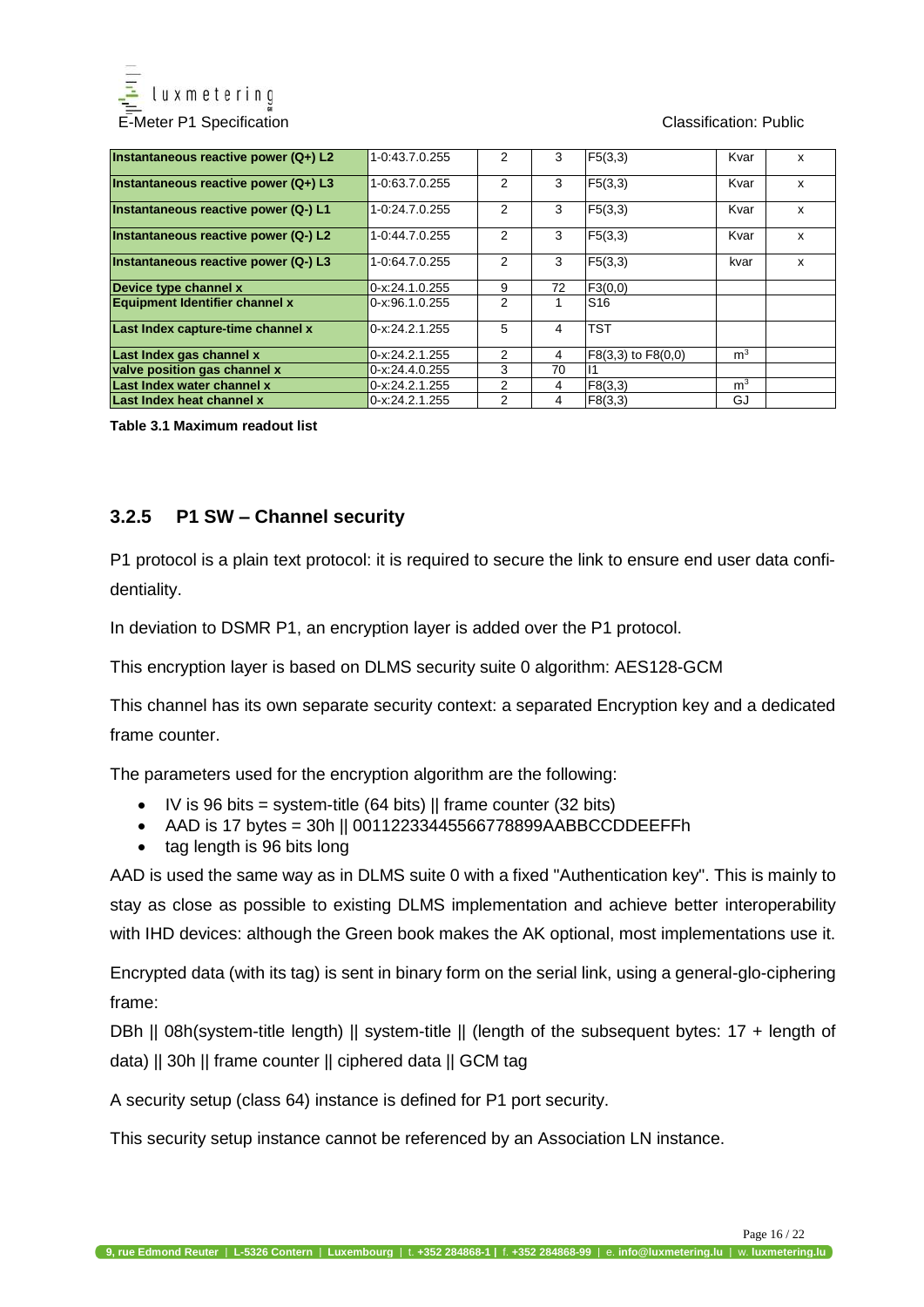

The attribute 2 is used to toggle on and off the security on P1. Only the values 0 (unencrypted) and 3 (encrypted authenticated) are permitted.

The method 2 is used to renew the encryption key. Only key\_id 0 can be used with this method.

When encryption is on, the frame counter is incremented after each frame is sent.

If the frame counter reaches the maximum value 0xffffffff, the meter stops sending frames, regardless of the Request signal state.

1 frame every 10 seconds is more than 1000 years, so the frame counter overflow will never happen in real use cases.

When the encryption key is changed, the frame counter is reset to 0.

#### <span id="page-16-0"></span>**3.3 P1 Protocol**

The P1 Protocol description is described in "P1 Companion Standard – Dutch Smart Meter requirements version 5.0.2" chapter .6 Protocol description.

#### <span id="page-16-1"></span>**3.3.1 P1 Protocol description**

"The protocol is based on NEN-EN-IEC 62056-21 Mode D. Data transfer is requested with request line and automatically initiated every second until request line is released. The information in the P1 telegram must be updated every second. "11



<span id="page-16-2"></span>**Figure 3.4 P1 Protocol<sup>12</sup>**

 $\overline{a}$ 

<sup>11</sup> Netbeheer Nederland – WG DSMR (2016), p. 15

<sup>12</sup> Netbeheer Nederland – WG DSMR (2016), p. 15

<sup>…</sup>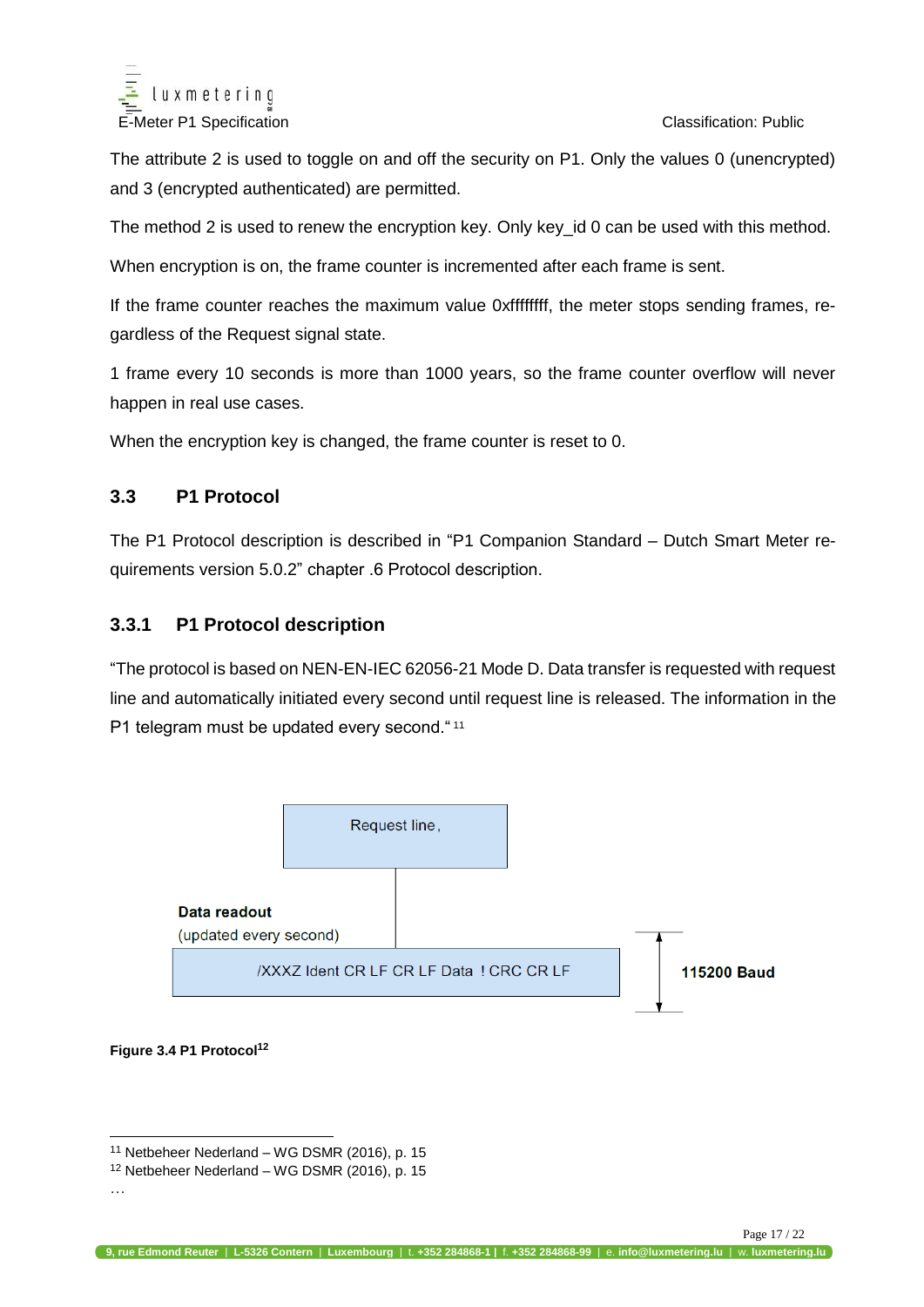

#### <span id="page-17-0"></span>**3.3.1.1 Representation of COSEM objects**

The P1 protocol - Representation of COSEM objects is described in "P1 Companion Standard – Dutch Smart Meter requirements version 5.0.2" chapter .6.4 Representation of COSEM objects<sup>13</sup>.

| <b>Value Format</b> | <b>Format/Example</b>   | <b>Meaning</b>                            |
|---------------------|-------------------------|-------------------------------------------|
| Fn(x,y)             | $F7(3,3) - YYYY.YYY$    | Floating decimal number with a fixed num- |
|                     |                         | ber of decimals behind the decimal point  |
|                     |                         | (in this case 3)                          |
| Fn(x,y)             | $F7(0,3) - YYYY.YYY$ or | Floating decimal number with a variable   |
|                     | YYYYY.YY or YYYYYY.Y    | number of decimals behind the decimal     |
|                     | or YYYYYYY              | point (with a maximum of 3)               |
| In.                 | <b>14 - YYYY</b>        | Integer number                            |
| Sn                  | S6 - CCCCCC             | Alphanumeric string                       |
| <b>TST</b>          | <b>YYMMDDhhmmssX</b>    | ASCII presentation of Time stamp with     |
|                     |                         | Year, Month, Day, Hour, Minute, Second,   |
|                     |                         | and an indication whether DST is active   |
|                     |                         | $(X=S)$ or DST is not active $(X=W)$ .    |

<span id="page-17-1"></span>**Figure 3.5 Representation of COSEM objects<sup>14</sup>**

 $\overline{a}$ 

<sup>13</sup> Netbeheer Nederland – WG DSMR (2016), p. 16

<sup>14</sup> Netbeheer Nederland – WG DSMR (2016), p. 16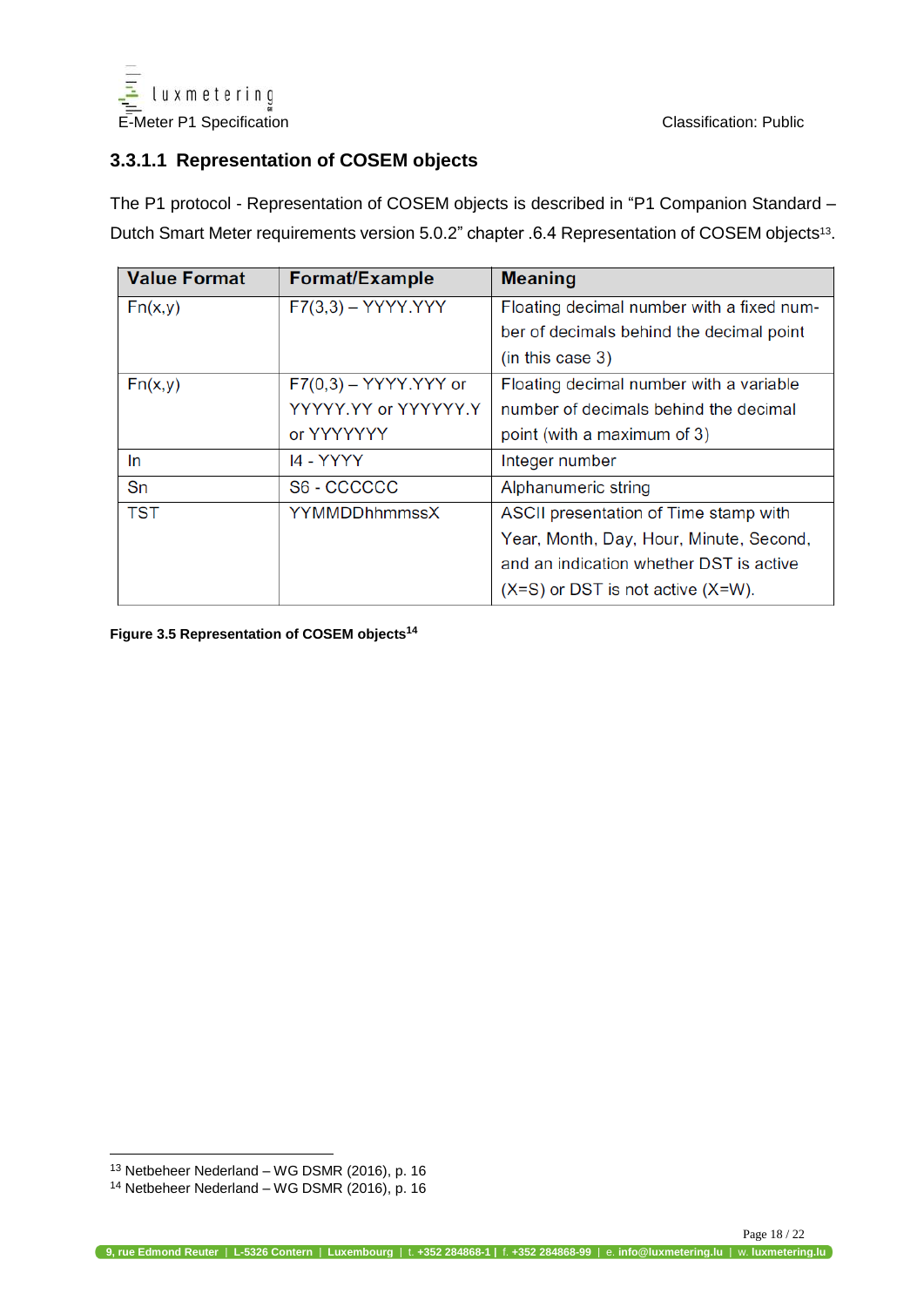

#### <span id="page-18-0"></span>**3.4 P1 Security keys**

#### <span id="page-18-1"></span>**3.4.1 P1 Security keys – functionality**

The secrets are owned by the Luxmetering system and entity. There are two keys to cover-up the security context of P1 Interface. In that regards one key ("Authentication key") enables to authenticate the devices of Luxmetering as mentioned in the chapter 3.2.5 Channel security. This key has to be hardcoded within the product as it will be the same for all the metering devices.

In parallel Luxmetering owns the P1 unitary keys ("Encryption key") of all the devices which enables to secure the end customer sensitive consumption data. This key shall be locally entered into the In-Home Display or Home Server solution in order to enable on unitary base the service to the end customer upon his request. The definition of the key described in the chapter 3.2.5 Channel security.

#### <span id="page-18-2"></span>**3.4.2 P1 Security keys – key provisioning**

In order to use the P1 port, the customer has to enter the encryption key in his In-Home Display or Home Server. The customer must request this key either directly from the DSO or mandate his energy supplier or energy service company to request it.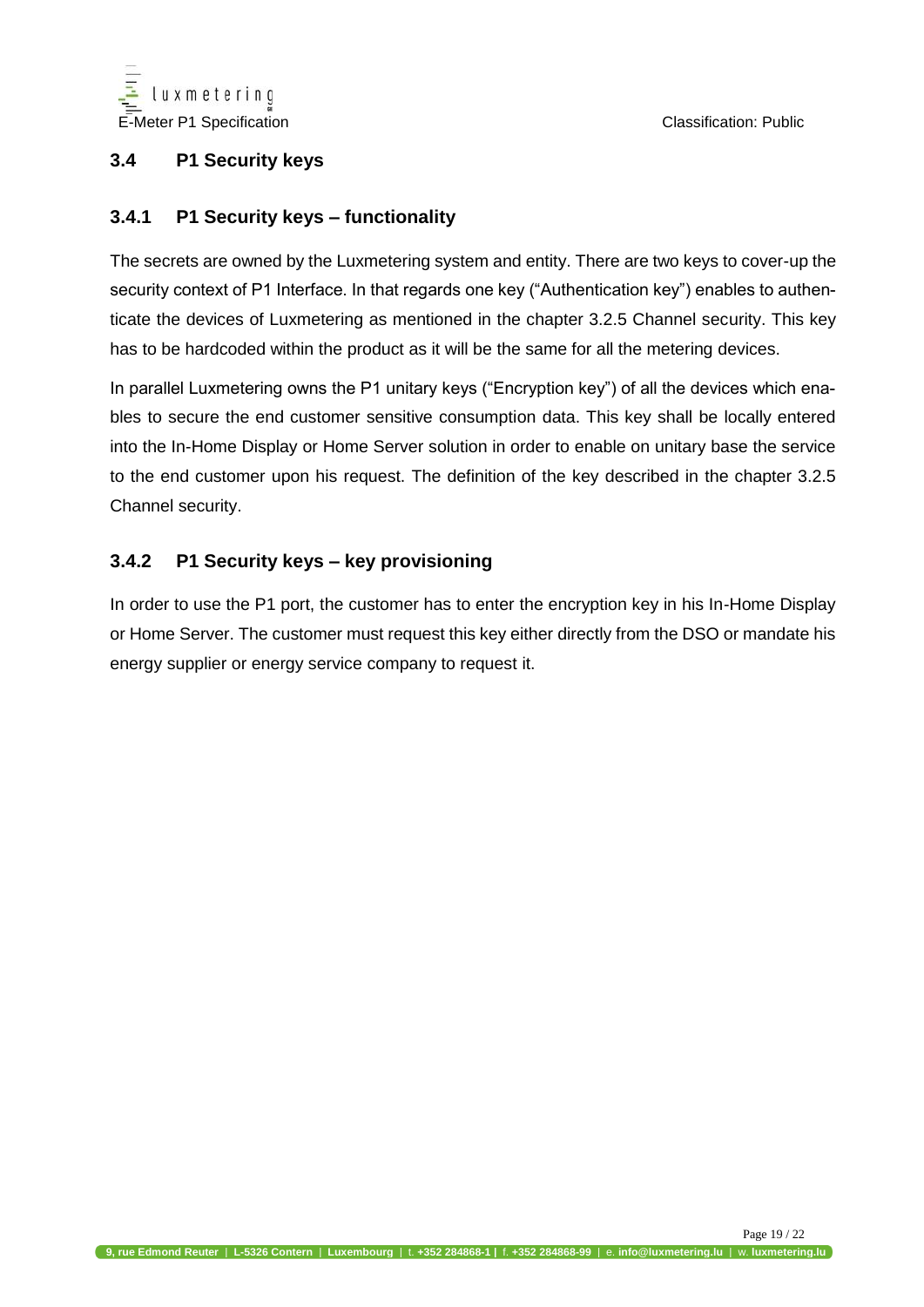

## **List of Literature**

EN 50470-1 (2006): Electricity metering equipment (a.c.). General requirements, tests and test conditions. Metering equipment (class indexes A, B and C).

IEC 61334-6:2000 (2000): Distribution automation using distribution line carrier systems - Part 6: A-XDR encoding rule.

NEN-EN-IEC 62056-21 (2002): Electricity metering - Data exchange for meter reading, tariff and load control - Part 21: Direct local data exchange

Netbeheer Nederland – WG DSMR (2016): P1 Companion Standard – Dutch Smart Meter requirements version 5.0.2 (26<sup>th</sup> February 2016): <u>https://www.netbeheernederland.nl/\_up-</u> [load/Files/Slimme\\_meter\\_15\\_a727fce1f1.pdf](https://www.netbeheernederland.nl/_upload/Files/Slimme_meter_15_a727fce1f1.pdf) [State: 6.7.2020]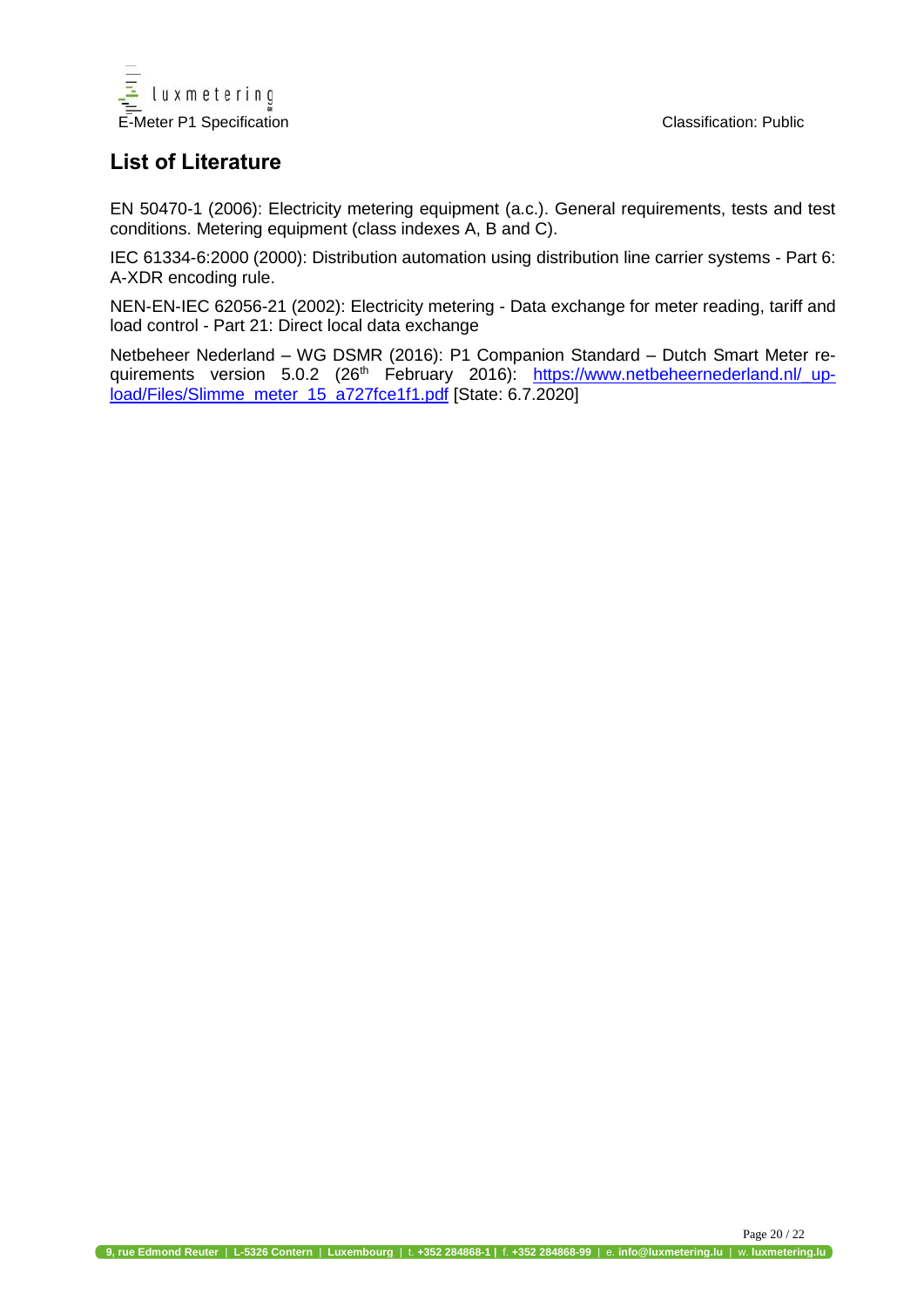

## **Appendix**

#### <span id="page-20-0"></span>**A P1 datagram example**

The following table shows an example of the P1 telegram that is in accordance to IEC 62056-21 Mode D. Be aware of the fact that the number of OBIS codes and the order of OBIS codes is not fixed. The P1 device must be able to interpret the OBIS codes and understand the representation. For example: depending on installation, the OBIS codes for a heat/cold meter might be sent before the OBIS codes of a Gas meter.

The example telegram in clear below is based on:

- Luxembourg Smart meter from the test system in version 2.90
- It is send at 06/07/2020 10:40
- Gas value presented on 06/07/2020 10:40
- Water meter presented on 06/07/2020 10:40

/Lux5\253694471\_M

| 1-3:0.2.8(42)<br>0-0:1.0.0(200706104157S)<br>0-0:42.0.0(53414731303330373930303032353734)<br>1-0:1.8.0(000025.653*kWh)<br>1-0:2.8.0(000000.040*kWh)<br>1-0:3.8.0(000000.835*kvarh)<br>1-0:4.8.0(000063.781*kvarh)<br>1-0:1.7.0(00.005*kW) |
|-------------------------------------------------------------------------------------------------------------------------------------------------------------------------------------------------------------------------------------------|
| 1-0:2.7.0(00.000*kW)                                                                                                                                                                                                                      |
| 1-0:3.7.0(00.000*kvar)<br>1-0:4.7.0(00.000*kvar)                                                                                                                                                                                          |
| 0-0:17.0.0(069.0*kVA)                                                                                                                                                                                                                     |
| 1-0:9.7.0(00.021*kVA)                                                                                                                                                                                                                     |
| 1-0:10.7.0(00.000*kVA)                                                                                                                                                                                                                    |
| 1-1:31.4.0(100*A)(-063*A)                                                                                                                                                                                                                 |
| $0-0:96.3.10(1)$<br>$0-1:96.3.10(0)$                                                                                                                                                                                                      |
| 0-2:96.3.10(0)                                                                                                                                                                                                                            |
| 0-0:96.7.21(00099)                                                                                                                                                                                                                        |
| 1-0:32.32.0(00040)                                                                                                                                                                                                                        |
| 1-0:52.32.0(00003)                                                                                                                                                                                                                        |
| 1-0:72.32.0(00002)                                                                                                                                                                                                                        |
| 1-0:32.36.0(00000)                                                                                                                                                                                                                        |
| 1-0:52.36.0(00000)<br>1-0:72.36.0(00000)                                                                                                                                                                                                  |
| 0-0:96.13.0()                                                                                                                                                                                                                             |
| 0-0:96.13.2()                                                                                                                                                                                                                             |
| 0-0:96.13.3()                                                                                                                                                                                                                             |
| 0-0:96.13.4()                                                                                                                                                                                                                             |
| 0-0:96.13.5()                                                                                                                                                                                                                             |
| 1-0:32.7.0(233.0*V)                                                                                                                                                                                                                       |
| 1-0:52.7.0(000.0*V)<br>1-0:72.7.0(001.0*V)                                                                                                                                                                                                |
| 1-0:31.7.0(000*A)                                                                                                                                                                                                                         |
| 1-0:51.7.0(000*A)                                                                                                                                                                                                                         |
| 1-0:71.7.0(000*A)                                                                                                                                                                                                                         |

Page 21 / 22